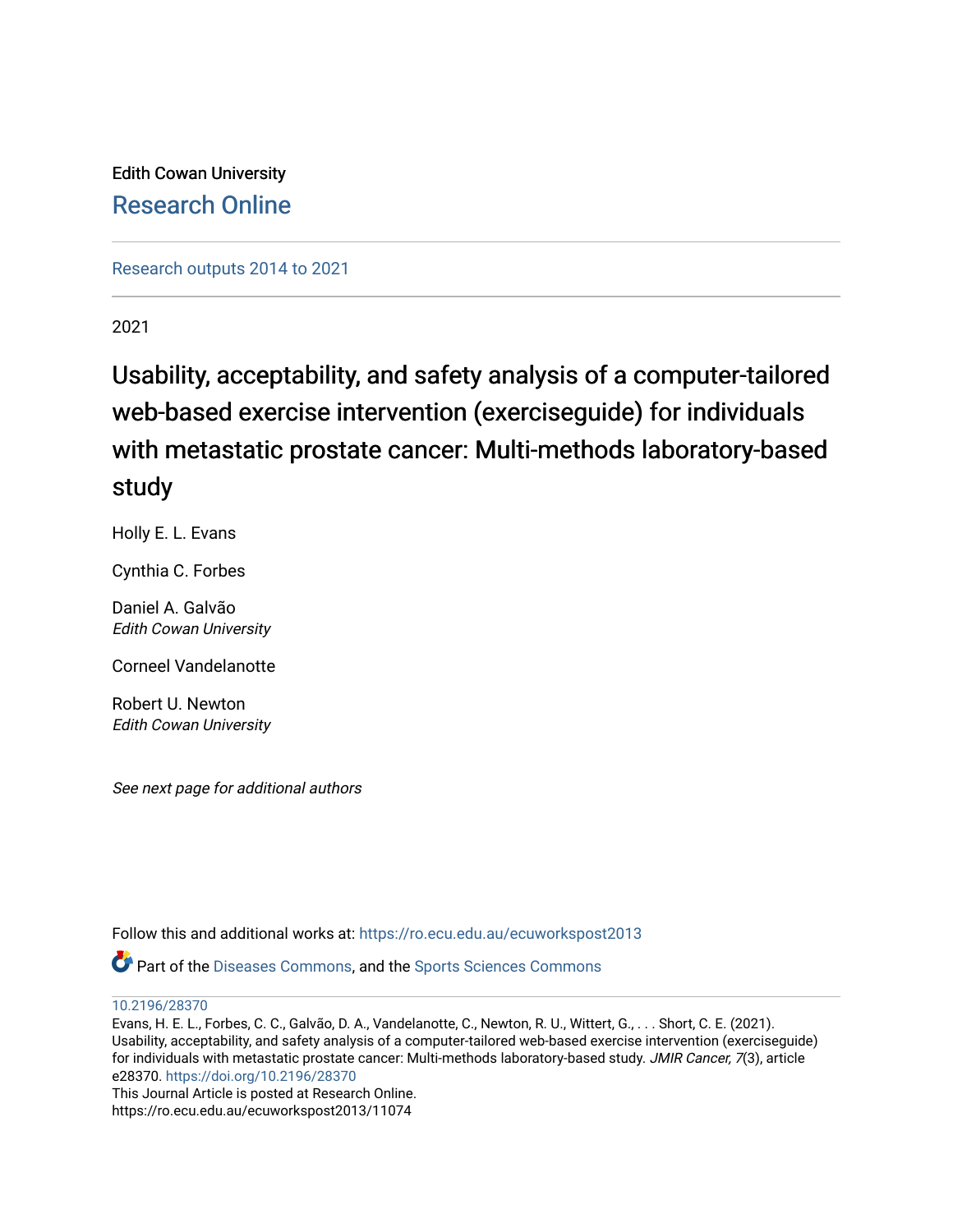#### Authors

Holly E. L. Evans, Cynthia C. Forbes, Daniel A. Galvão, Corneel Vandelanotte, Robert U. Newton, Gary Wittert, Suzanne Chambers, Andrew D. Vincent, Ganessan Kichenadasse, Danielle Girard, Nicholas Brook, and Camille E. Short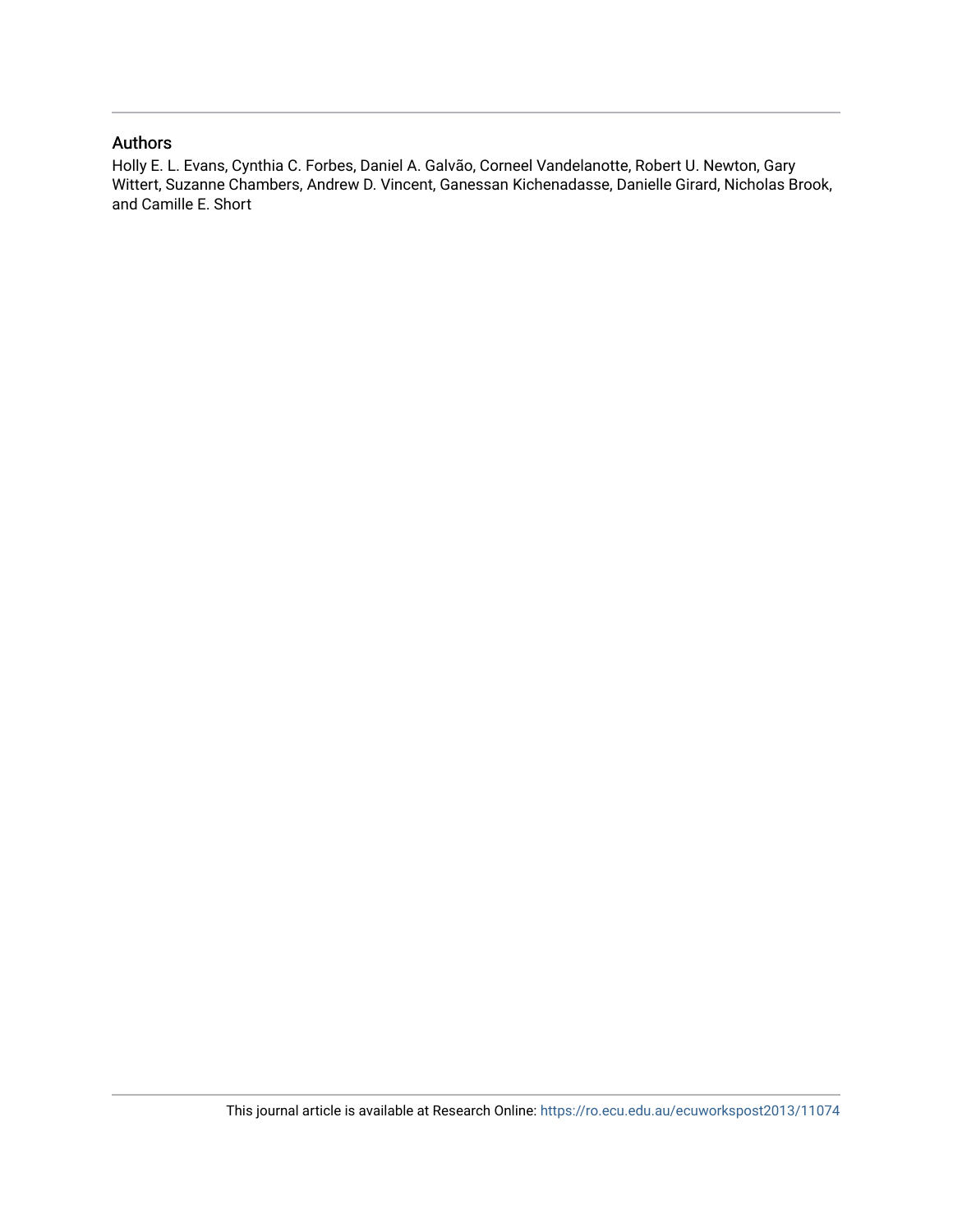# Usability, Acceptability, and Safety Analysis of a Computer-Tailored Web-Based Exercise Intervention (ExerciseGuide) for Individuals With Metastatic Prostate Cancer: Multi-Methods Laboratory-Based Study

Holly EL Evans<sup>1\*</sup>, GDip, BSc (Hons); Cynthia C Forbes<sup>2</sup>, PhD; Daniel A Galvão<sup>3</sup>, PhD; Corneel Vandelanotte<sup>4</sup>, BPEd, MPEd, PhD; Robert U Newton<sup>3,5</sup>, PhD; Gary Wittert<sup>1</sup>, MBBch, MD; Suzanne Chambers<sup>6</sup>, BA, BBehSci(Hons), PhD; Andrew D Vincent<sup>1</sup>, BSc, PhD; Ganessan Kichenadasse<sup>7</sup>, MBBS, FRACP, PhD; Danielle Girard<sup>8</sup>, BESc, PhD; Nicholas Brook<sup>9</sup>, BSc, MSc, MD, FRCS, FRACS; Camille E Short<sup>1,10,11\*</sup>, BPsyc (Hons), PhD

<sup>1</sup> Freemasons Centre for Male Health & Wellbeing, School of Medicine, University of Adelaide, Adelaide, Australia

<sup>5</sup>School of Human Movement and Nutrition Sciences, The University of Queensland, Brisbane, Australia

- <sup>10</sup>Melbourne Centre for Behaviour Change, Melbourne School of Psychological Sciences, The University of Melbourne, Melbourne, Australia
- <sup>11</sup>Melbourne School of Health Sciences, The University of Melbourne, Melbourne, Australia

\* these authors contributed equally

#### **Corresponding Author:**

Holly EL Evans, GDip, BSc (Hons) Freemasons Centre for Male Health & Wellbeing School of Medicine University of Adelaide Level 7, South Australian Health & Medical Research Institute North Terrace Adelaide, 5000 Australia Phone: 61 8 8128 4043 Email: [holly.evans@adelaide.edu.au](mailto:holly.evans@adelaide.edu.au)

### *Abstract*

**Background:** Digital health interventions such as tailored websites are emerging as valuable tools to provide individualized exercise and behavioral change information for individuals diagnosed with cancer.

**Objective:** The aim of this study is to investigate and iteratively refine the acceptability and usability of a web-based exercise intervention (*ExerciseGuide*) for men with metastatic prostate cancer and determine how well individuals can replicate the video-based exercise prescription.

**Methods:** A laboratory-based multi-methods design was used, incorporating questionnaires, think-aloud tests, interviews, and movement screening among 11 men aged 63 to 82 years with metastatic prostate cancer. Overall, 9 participants were undergoing androgen deprivation therapy, and 2 were completing chemotherapy. Data were collected in two waves, with changes made for quality improvement after participant 5.

**Results:** The intervention's usability score was deemed moderate overall but improved after modifications (from 60, SD 2.9 to 69.6, SD 2.2 out of 100). Overall, the participants found the intervention acceptable, with scores improving from wave 1 (24.2,

<sup>&</sup>lt;sup>2</sup>Wolfson Palliative Care Research Centre, Institute of Clinical and Applied Health Research, Hull York Medical School, University of Hull, Hull, United Kingdom

<sup>&</sup>lt;sup>3</sup>Exercise Medicine Research Institute, Edith Cowan University, Joondalup, Australia

<sup>4</sup> Physical Activity Research Group, Appleton Institute, Central Queensland University, North Rockhampton, Australia

<sup>&</sup>lt;sup>6</sup> Faculty of Health Sciences, Australian Catholic University, Brisbane, Australia

<sup>&</sup>lt;sup>7</sup>College of Medicine and Public Health, Flinders Centre for Innovation in Cancer, Bedford Park, Australia

<sup>&</sup>lt;sup>8</sup>Alliance for Research in Exercise, Nutrition and Activity, Allied Health and Human Performance, University of South Australia, Adelaide, Australia <sup>9</sup>Department of Surgery, School of Medicine, University of Adelaide, Adelaide, Australia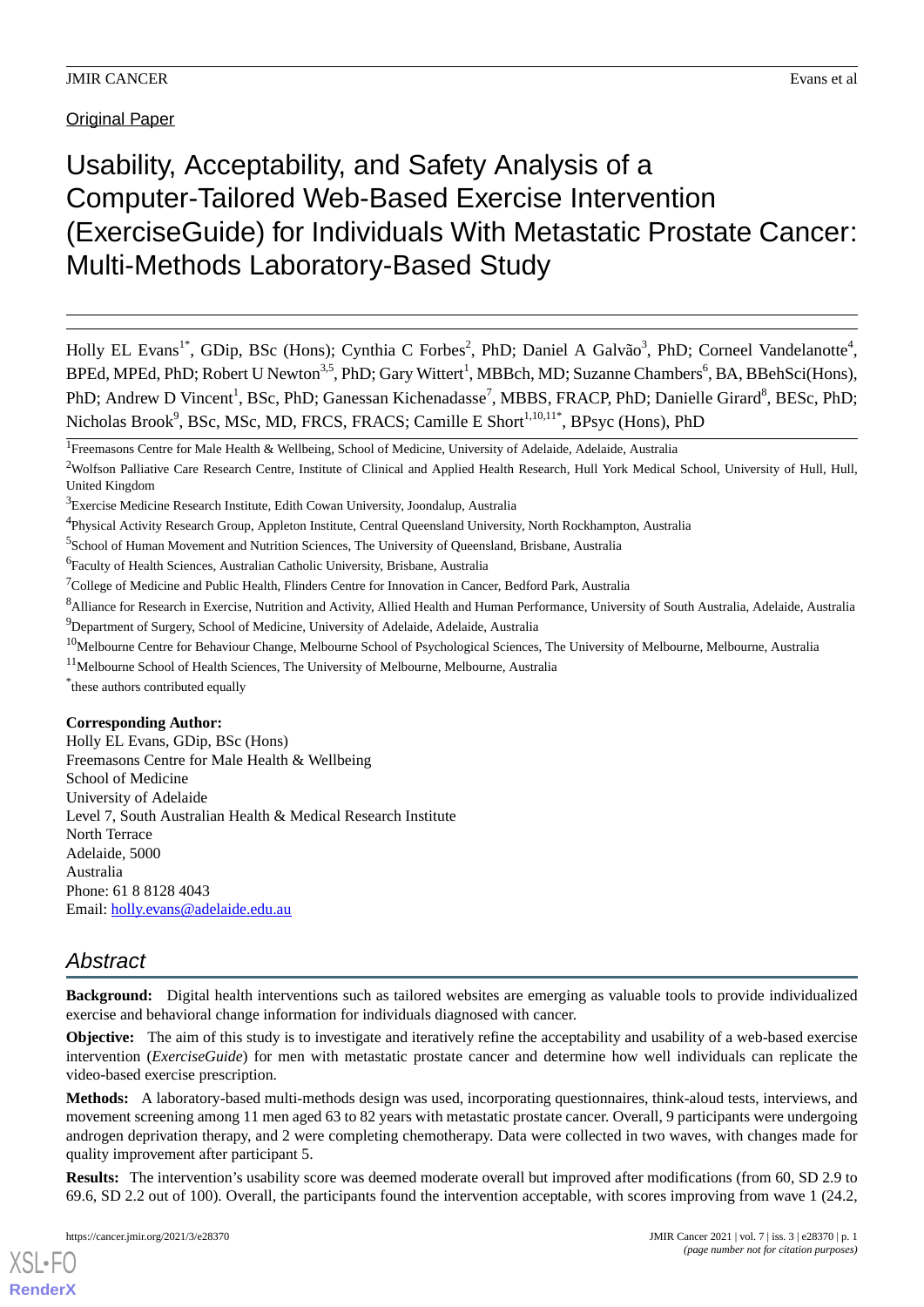SD 1.1 out of 30) to wave 2 (26.3, SD 2.1 out of 30). The personalized multimodal exercise prescription and computer-tailored education were seen as valuable. After wave 1, website navigation videos were added, medical terminology was simplified, and a telehealth component was included after expert real-time telehealth support was requested. Wave 2 changes included the added variety for aerobic exercise modes, reduced computer-tailoring question loads, and improved consistency of style and grammar. Finally, the participants could replicate the resistance exercise videos to a satisfactory level as judged by the movement screen; however, additional technique cueing within the videos is recommended to address safety concerns.

**Conclusions:** The acceptability and usability of *ExerciseGuide* were deemed satisfactory. Various problems were identified and resolved. Notably, the participants requested the inclusion of personalized expert support through telehealth. The resistance training algorithms were shown to provide appropriate content safely, and the users could replicate the exercise technique unaided to a satisfactory level. This study has optimized the *ExerciseGuide* intervention for further investigation in this population.

**Trial Registration:** Australian New Zealand Clinical Trials Registry (ANZCTR) ACTRN12618001978257; https://anzctr.org.au/Trial/Registration/TrialReview.aspx?ACTRN=12618001978257

*(JMIR Cancer 2021;7(3):e28370)* doi: [10.2196/28370](http://dx.doi.org/10.2196/28370)

#### **KEYWORDS**

exercise; metastatic prostate cancer; behavioral change; eHealth; computer-tailoring; usability; acceptability

### *Introduction*

#### **Background**

Prostate cancer is the most prevalent cancer type and the second most common cause of cancer-related deaths among Australian men [\[1](#page-15-0)]. The 5-year survival rate for prostate cancer diagnosed at stage 1 (localized cancer) is 95% [\[2](#page-15-1)]. In contrast, the survival rate for stage 4 cancers (cancer metastasized beyond the tissues directly adjacent to the prostate gland) is just 36.4% [[2\]](#page-15-1). However, therapeutic advances in the management of metastatic prostate cancer continue to extend survival time, necessitating a focus on supportive care to optimize quality of life, maintain function, and further improve the survival rate  $[3,4]$  $[3,4]$  $[3,4]$  $[3,4]$ . For example, individuals living with metastatic prostate cancer often present with numerous physical and psychological concerns, including cancer-related fatigue, urinary incontinence, pain, increased fat mass, reduced muscle mass, anxiety, and depression [\[4](#page-15-3)].

It has been well established that multimodal exercise (an intervention based on the combination of physical exercises of different components, such as cardiorespiratory and muscular strength) has been shown to maintain or improve well-being and physical functioning, including among men with localized prostate cancer [[5\]](#page-15-4). However, until recently, exercise interventions were avoided for many individuals diagnosed with metastatic prostate cancer, particularly those with bone lesions, for fear of adverse events. Recent studies, including those by Galvao et al [[6\]](#page-15-5) and Cormie et al [\[7](#page-15-6)], have demonstrated the safety and preliminary efficacy of individually tailored, modular (designed to avoid excessive loading of lesion sites), and clinic-based exercise programs using randomized controlled trials, thus indicating that individually tailored exercise may provide a powerful addition to improve supportive care in this population.

Currently, individually tailored supervised exercise interventions delivered by oncology-trained exercise professionals are not extensively available outside of urban areas [\[6](#page-15-5),[8,](#page-15-7)[9](#page-15-8)]. The time-related demands and financial pressures faced by men with metastatic prostate cancer may lead to reluctance or inability to

 $XS$  $\cdot$ FC **[RenderX](http://www.renderx.com/)** attend supervised clinic-based exercise programs [\[4](#page-15-3),[10\]](#page-15-9). Recently, Brown et al [[11\]](#page-15-10) commenced research into a home-based exercise approach for individuals with metastatic prostate cancer, which uses a one-time face-to-face exercise assessment, print-based material, and weekly telephone contact for remote supervision and behavioral change counseling. To further increase the scalability, accessibility, and adherence to home-based exercise, the addition of digital technologies to this type of home-based exercise intervention may be advantageous.

One type of digital technology that could be a viable tool in exercise interventions is a computer-tailored website or app (where content material is adapted, with the aid of algorithms within the website or app, to the specific characteristics of a particular person). In 3 recent studies, Golsteijn et al [\[12](#page-15-11)], Trinh et al [[13\]](#page-15-12), and Kenfield et al [[14\]](#page-16-0) have all demonstrated the feasibility and acceptability of using web- or app-based tools to increase physical activity levels in individuals with prostate cancer (only Trinh et al [\[13](#page-15-12)] had individuals with metastatic cancer, 36%). However, these interventions focused on improving behaviors such as reducing sedentary levels and increasing moderate-to-vigorous physical activity levels. Furthermore, the three interventions did not provide tailored exercise programming [\[12](#page-15-11)-[14\]](#page-16-0). Given that individuals with metastatic prostate cancer have varying levels of capacity and those with bone metastasis require tailored exercise programs that consider the location, extent, and type of metastatic lesion, personalized multimodal programs are exceptionally vital [[5](#page-15-4)[,6,](#page-15-5)[8,](#page-15-7)[15\]](#page-16-1).

Engagement with digital physical activity interventions is considered important for their effectiveness, and thus evaluating the factors that influence engagement within tools such as *ExerciseGuide* is vital [\[16](#page-16-2)]. Perski et al [\[16](#page-16-2)] proposed a conceptual framework in which engagement with an intervention is influenced by factors such as the content and delivery of the tool, as well as the target population and environment. Delivery can be assessed by evaluating usability and the ease with which a platform can be used to attain a particular goal [[17\]](#page-16-3). Acceptability is another concept that can be used to predict user engagement [\[18](#page-16-4)]. Acceptability is defined as "a multi-faceted construct that reflects the extent to which people delivering or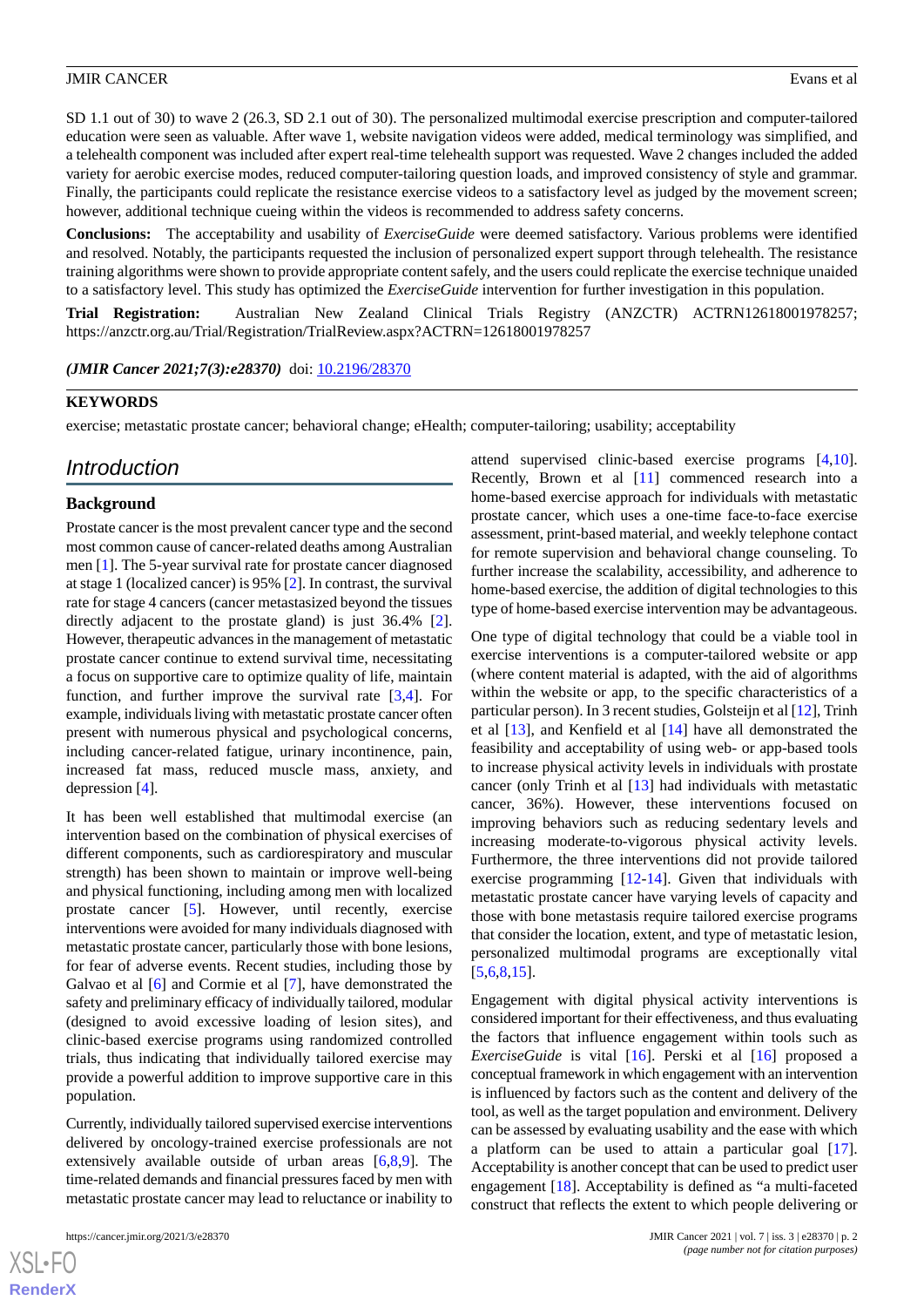receiving a healthcare intervention consider it to be appropriate, based on anticipated or experienced cognitive and emotional responses to the intervention" [\[19](#page-16-5)]. Therefore, following a user-centered approach, it is important to have the usability and acceptability of the intervention's design and content assessed by individuals with metastatic prostate cancer.

Furthermore, the safety implications of computer-tailored exercise prescription in this population are unknown. It is necessary to determine whether individuals with metastatic prostate cancer can adequately replicate exercise without hands-on technique modification when needed. To answer these questions, we designed a laboratory-based study incorporating both quantitative and qualitative usability and acceptability user evaluations, as well as objective movement screening. This allows small-scale assessment of the intervention and iterative refinement before progressing to a larger-scale study [[20\]](#page-16-6).

#### **Aims**

This study aims to (1) examine and refine the acceptability and usability of a web-based exercise intervention (known as *ExerciseGuide*) for individuals with metastatic prostate cancer and (2) examine the safety of video-guided resistance exercises used within the *ExerciseGuide* intervention.

### *Methods*

#### **Study Design**

#### *Overview*

This study is a laboratory-based assessment that used both qualitative and quantitative approaches. This trial was registered in the Australian New Zealand Clinical Trials Registry (ACTRN12618001978257) and approved by the University of Adelaide Human Research Ethics Committee. Study materials, including the participant information sheet and data request forms, are available through the Open Science Framework.

#### *ExerciseGuide Intervention Development*

The design and development process of the web-based exercise website (*ExerciseGuide*) used a multidisciplinary approach (exercise physiology, behavioral science, public health, medical oncology, and urology) that was guided by the intervention mapping protocol [\[21](#page-16-7)] and preliminary research [\[6](#page-15-5),[22](#page-16-8)[,23](#page-16-9)].

#### *Participants and Screening*

Men with metastatic prostate cancer were recruited using convenience sampling methods, which involved advertising the study through social media and intermediaries (oncologists, nurses, participant registries, and support groups). Previous evidence has shown that more than 80% of the usability issues can be detected with 5-9 participants and 90%-95% using 10-12 participants [\[24](#page-16-10)]; therefore, a sample size of approximately 10 participants was proposed.

To be eligible, participants needed to be diagnosed with metastatic prostate cancer, able to obtain consent to participate from their physician, able to attend a single 90- to 120-minute face-to-face session at the University of Adelaide (Adelaide) or the University of Melbourne (Melbourne), confident of their ability to participate in some form of moderate resistance exercise for 5 minutes or more, and able to read and write in English. The participant flow is presented in [Figure 1.](#page-5-0)

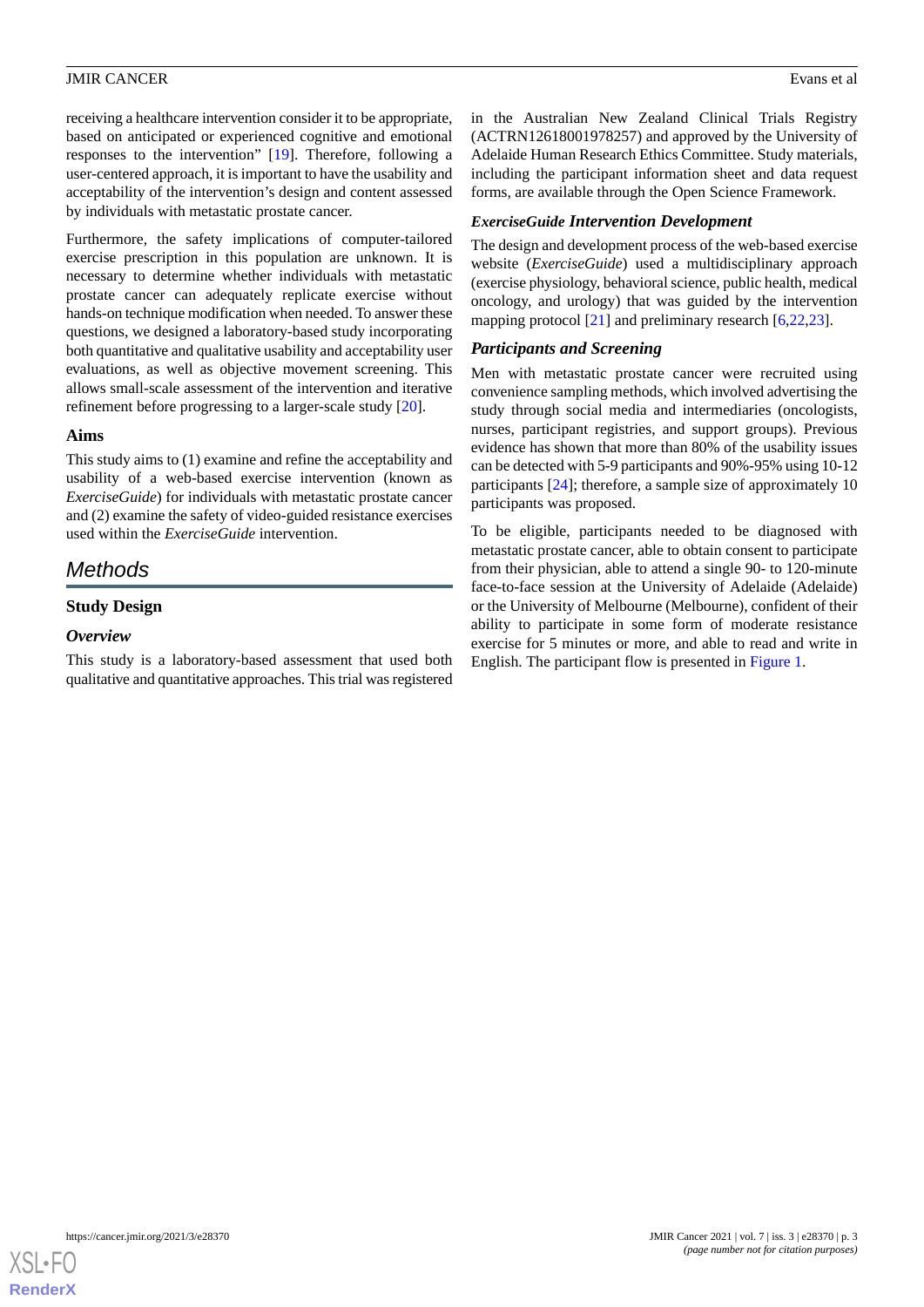<span id="page-5-0"></span>Figure 1. Participant flow chart for individuals with metastatic prostate cancer.



#### **Study Procedure**

#### *Overview*

[XSL](http://www.w3.org/Style/XSL)•FO **[RenderX](http://www.renderx.com/)**

To investigate the study aims, four assessment blocks were used: (1) a think-aloud usability test, (2) questionnaires to assess usability and acceptability, (3) exercise demonstration and movement screening to determine the safety and potential efficacy of video-guided resistance exercises, and (4) qualitative interviews further assessing acceptability and perceived usefulness. In all, two iterative cycles were conducted, with website alterations made after the fifth and eleventh participants based on usability issues identified across the assessment blocks. The participants were sent a link to the self-administered baseline questionnaire through REDCap (Research Electronic Data Capture; Vanderbilt University) 24 hours before arriving at the laboratory for testing. The questionnaire was used to collect general and prostate cancer–specific demographic data, including prostate-specific antigen score (ng/mL), time since disease diagnosis (years), and the number of bone metastases. Physical activity behavior was measured using the modified Godin Leisure-Time Exercise Questionnaire. The weekly frequencies (longer than 15 minutes) of vigorous, moderate, and light physical activities were weighted and summed to obtain a total score in units [\[25](#page-16-11)]. The 2-week test-retest reliability was found to be high [\[26](#page-16-12)]. The 12-item Short Form Survey, which is a reliable and valid instrument for adults with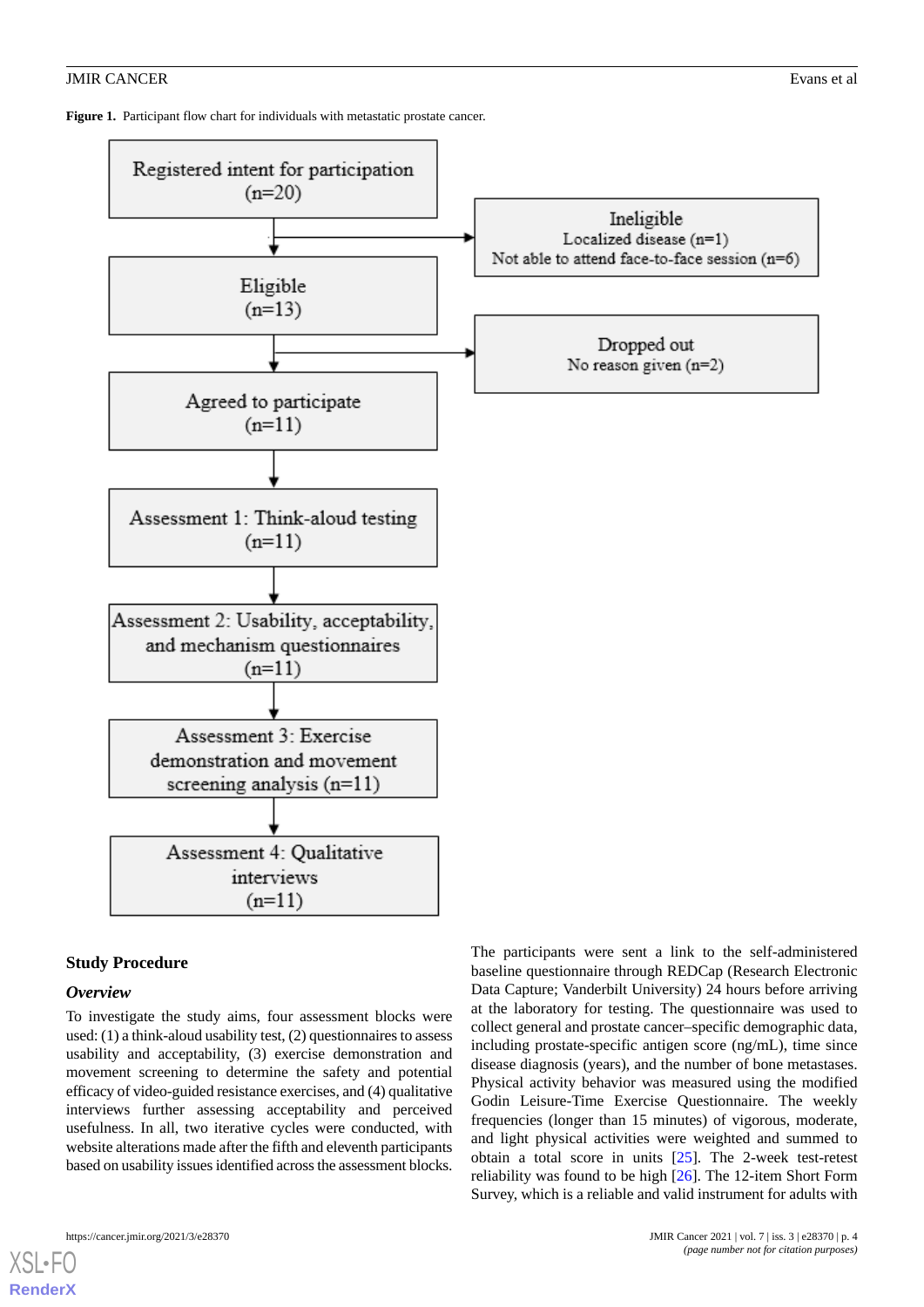cancer, was used to quantify health-related quality of life [[27\]](#page-16-13). Internet use was gauged based on a question used in the study by Short et al [\[28](#page-16-14)], and internet confidence (3 items rated on a 0-100 scale) questions were study specific.

#### *Assessment Block 1: Usability Testing Using the Think-Aloud Testing Methodology*

A concurrent think-aloud approach was used to identify usability issues within the website. This approach has been recognized as one of the most effective and commonly used tools to understand usability in eHealth work, especially when used in conjunction with other methods [[17,](#page-16-3)[29\]](#page-16-15). The laboratory location was chosen because laboratory studies have shown results similar to those obtained in field testing, while being time and

resource efficient [\[30](#page-16-16)]. The *ExerciseGuide* website was presented on either a Windows (Microsoft Corporation) or Apple (Apple Inc) laptop, as chosen by the participants. A researcher (HELE) asked the participants to verbally narrate their thought processes and feelings while completing the designated tasks on the *ExerciseGuide* website ([Multimedia Appendix 1](#page-14-0)). The tasks included logging in, answering module questions (to read tailored content), generating their personalized exercise prescription, watching videos, and identifying key tools such as the library and frequently asked questions [\(Figure 2\)](#page-6-0). When the participants fell silent for approximately 30 seconds or became stuck in a particular task, they were encouraged to express what they were thinking. The think-aloud sessions were audiotaped, and written notes were taken by the researcher.

<span id="page-6-0"></span>**Figure 2.** *ExerciseGuide* website screenshots of (1) the home page (top left), (2) Making It Last module tailoring questions (top right), (3) My Exercise Plan module (bottom left), and (4) library page (bottom right).

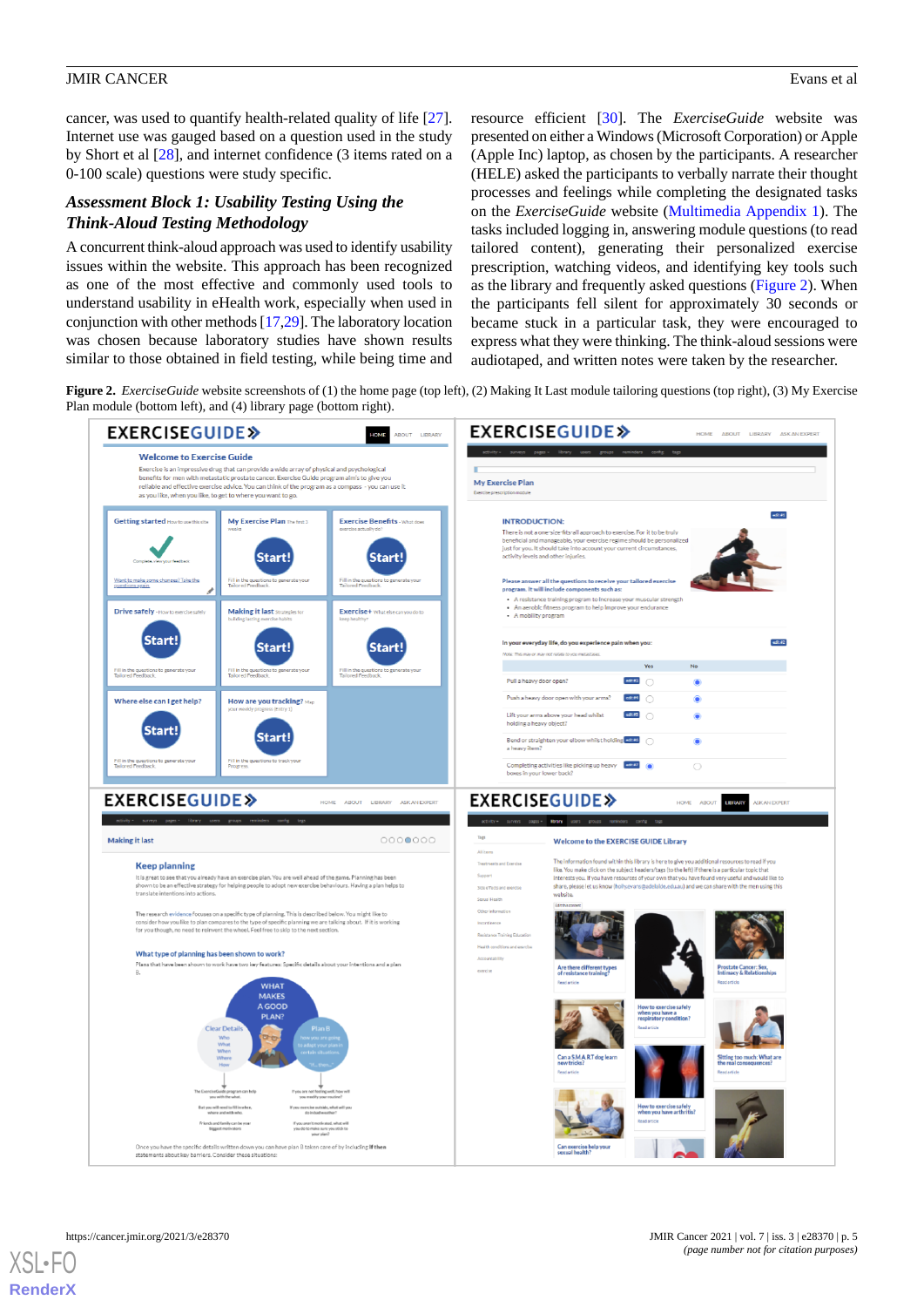#### *Assessment Block 2: Usability and Acceptability Questionnaires*

A questionnaire was administered in private after the completion of think-aloud testing. Website usability was assessed using the System Usability Scale (SUS), which includes 10 questions rated from 1 (strongly disagree) to 5 (strongly agree) [\[31](#page-16-17)]. It is the most commonly used questionnaire for the assessment of perceived usability [\[32](#page-16-18)]. The reliability of the SUS (coefficient  $\alpha$ ) was high, and the concurrent validity was significantly correlated [\[32](#page-16-18)].

For the purpose of this study, 6 questions were used to determine participant perception of intervention acceptability using a 5-point Likert scale (from 1=strongly disagree to 5=strongly agree) [\[19](#page-16-5),[28\]](#page-16-14). The questions were used previously by Short et al [\[28](#page-16-14)], and the internal consistency of the SUS was found to be high [\[28](#page-16-14)]. The purpose was to examine if the website was interesting, credible, easy to understand, relevant, and if the participants were likely to recommend the website to a friend.

#### *Assessment Block 3: Resistance Exercise Demonstration and Movement Screening Analysis*

A qualified exercise physiologist (HELE) reviewed the resistance exercise prescription that the participants generated using the *ExerciseGuide* website within the think-aloud protocol to determine if any of the recommended exercises were inappropriate. Any exercise deemed unsafe based on the location of the metastases would not be completed. The participants were asked to replicate each exercise under the direct observation of the exercise professional. For each exercise, they

were able to watch the exercise demonstration video and read the written instructions as many times as needed. The participants selected the resistance exercise band that they felt would produce an effort of 6-7 out of 10 on the OMNI Perceived Exertion Scale for Resistance Exercise and completed 8 repetitions. The participant was recorded using 2 iPads (Apple Inc; 30 frames per second, 1080p) mounted on tripods positioned orthogonal to each other. Camera 1 was positioned to record the sagittal movement plane and camera 2 the frontal plane [\[33](#page-16-19)]. The participants reported a verbal pain score (0-10) during and after the exercise and a verbal rating of perceived exertion (0-10) after the exercise. The exercise was halted if the pain level score was higher than 3 out of 10 or if the technique was unsafe.

The movement screening analysis was completed by 5 independent exercise physiologists, accredited by Exercise and Sports Science Australia, each with more than 5 years of clinical experience [\(Table 1](#page-7-0)). The video recordings of each resistance exercise were assessed using a standardized form developed by an exercise physiologist (HELE) a priori based on evidence-based movement quality assessment [\(Multimedia](#page-14-1) [Appendix 2](#page-14-1)). Each exercise was individually scored in terms of both safety and efficacy items (between 6 and 8 items per exercise) on a scale of –1 (unsatisfactory, with major concerns) to 2 (good). The exercise physiologists were encouraged to provide notes regarding the movement issues where applicable. Before analysis, the scores were transformed to reflect a positive score ranging from 1 to 4 for each item. The item scores were then added to create an overall movement score. The information collected was also used to determine the interrater reliability of the tool among the experts.

<span id="page-7-0"></span>**Table 1.** Reviewer (exercise physiologist) characteristics.

| Reviewer       | Occupational setting            | Experience (years) | Gender | Current location           |
|----------------|---------------------------------|--------------------|--------|----------------------------|
|                | Private practice                |                    | Female | Victoria, Australia        |
| 2              | Public health                   | Q                  | Female | Victoria, Australia        |
| 3              | University and private practice | 20                 | Female | Queensland, Australia      |
| $\overline{4}$ | Private practice                |                    | Female | New South Wales, Australia |
| 5              | Private practice                |                    | Male   | South Australia, Australia |

#### *Assessment Block 4: Qualitative Interviews*

Finally, the participants completed a one-on-one short semistructured interview with a researcher (HELE) to identify further technical issues, investigate user experiences, and obtain feedback to improve site content and usability. The interview guide consisted of 8 open-ended questions ([Multimedia](#page-15-13) [Appendix 3\)](#page-15-13). The interviews were audiotaped and transcribed verbatim.

#### **Data Analysis**

 $XS$  • FO **[RenderX](http://www.renderx.com/)**

Quantitative analyses were performed using Jamovi software (version 1.6.3; The Jamovi project). Descriptive statistics were calculated with mean values and SDs for normally distributed data and medians with range or percentage for nonnormal and categorical data. In addition, intraclass correlation coefficients were calculated to determine the interrater reliability of the overall exercise movement screening scores.

The qualitative data collected were analyzed using thematic analysis as described by Braun and Clarke [[34\]](#page-16-20). This process has previously been used to analyze data from usability think-aloud studies and involves data familiarization, generation of initial codes, theme identification, refining of themes, and theme names [[34\]](#page-16-20). In this study, an initial set of themes was produced and organized by the first author (HELE) using Microsoft Excel (Microsoft Corporation) and iteratively refined with a second author (CES), leading to the discovery of new themes or renaming of existing themes. Descriptive quotes illustrating the themes were identified and reviewed by all the authors. The results were reported based on the topic area (ie, usability, acceptability, and safety) rather than through assessment block to aid interpretation in accordance with the study aims.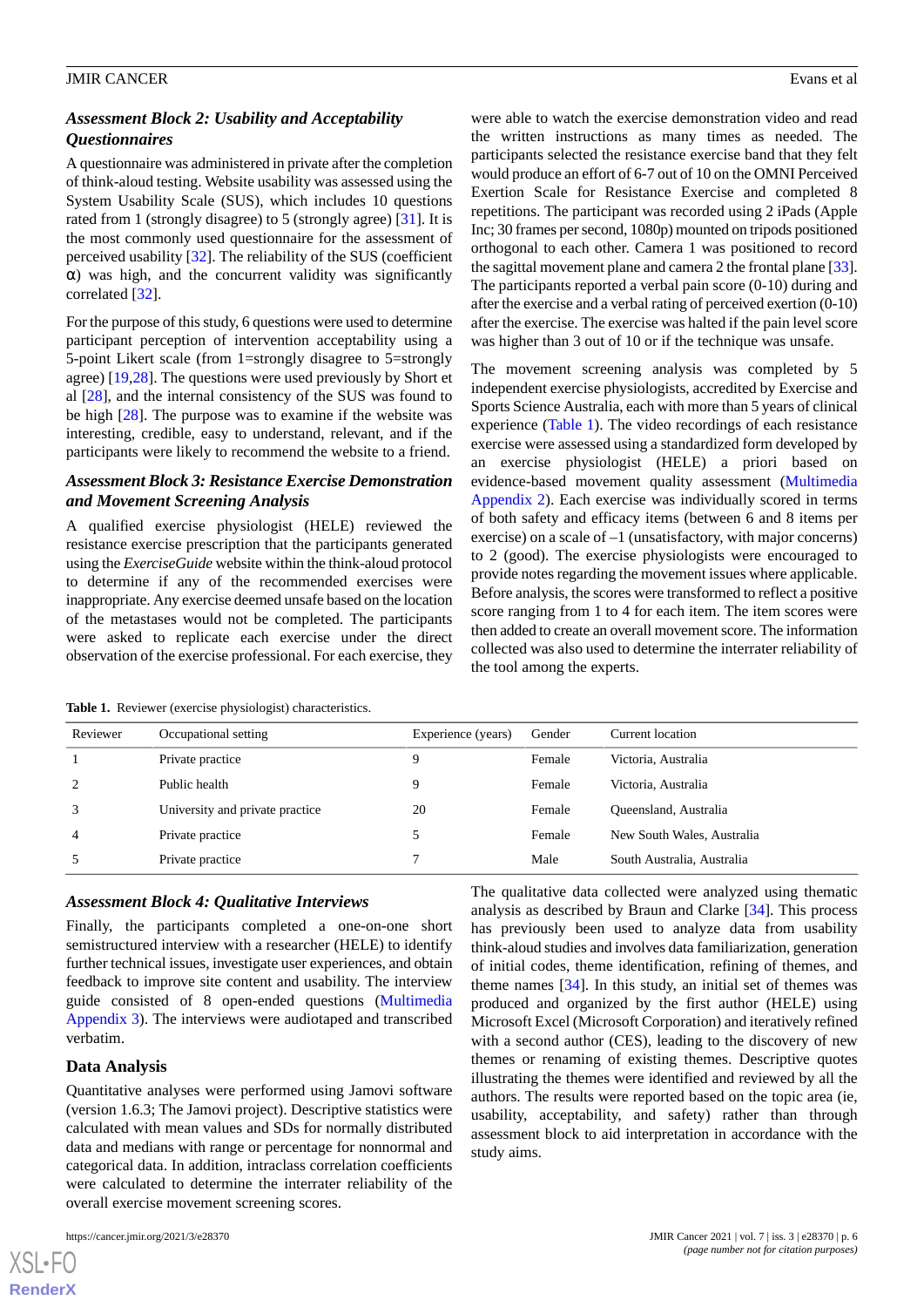### **Ethics Approval and Consent to Participate**

This study was performed in accordance with the principles of the Declaration of Helsinki. Ethical clearance was obtained from the University of Adelaide Research Ethics Committee (H-2017-174). The participants were required to provide signed, freely given informed consent at the time of enrollment.

### *Results*

#### **Participant Characteristics**

A total of 11 men with metastatic prostate cancer were recruited for this study, and their characteristics are presented in [Table](#page-9-0) [2.](#page-9-0) Most of the participants were married and residing in a major city. There were no significant differences in the characteristics of the participants between cycle 1 and cycle 2. Confidence in internet use was moderate on average.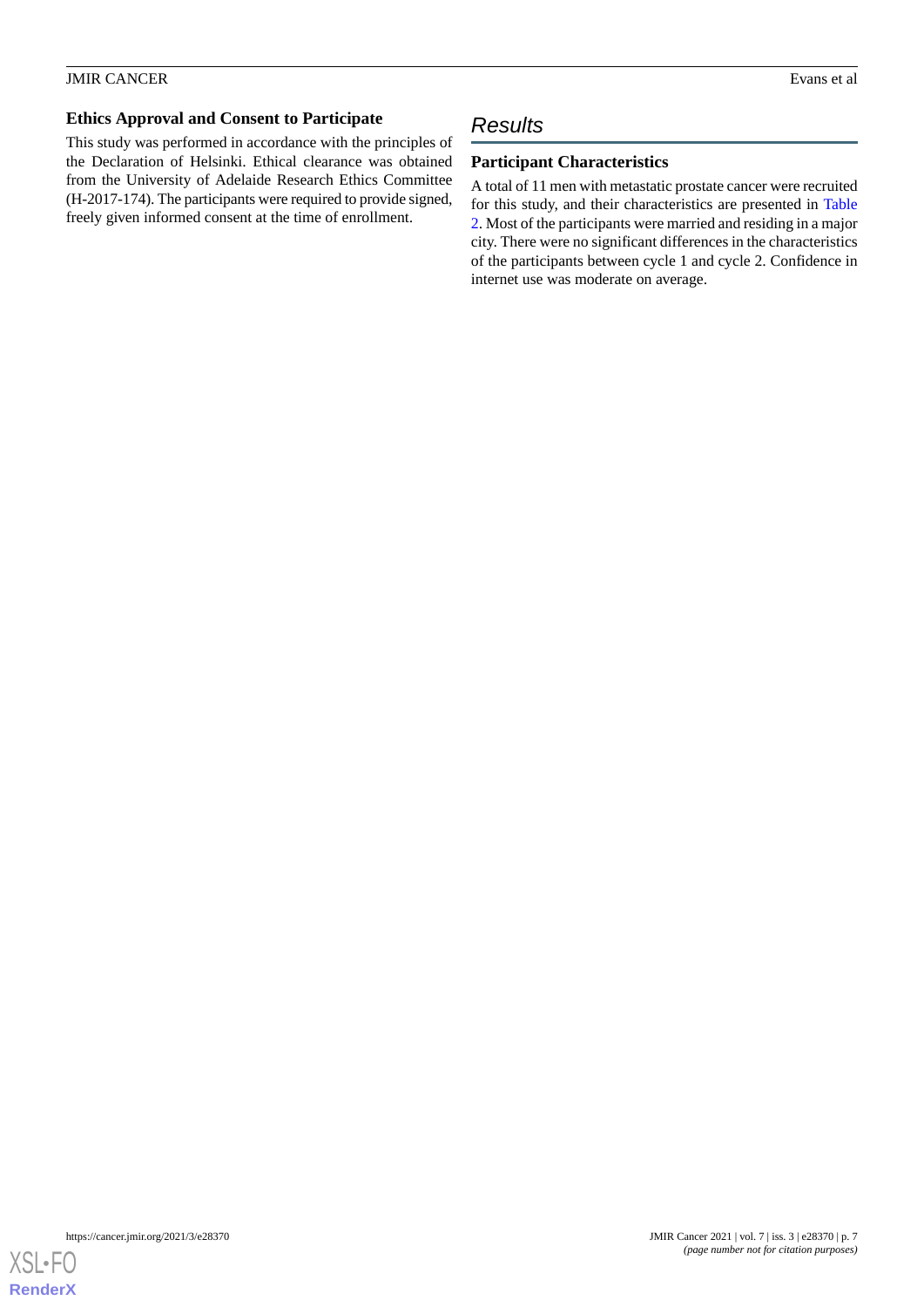### **JMIR CANCER** Evans et al.

<span id="page-9-0"></span>Table 2. Participant characteristics (N=11).

| Characteristics                                                        | Cycle $1(n=5)$ | Cycle $2(n=6)$     | Total $(N=11)$ |
|------------------------------------------------------------------------|----------------|--------------------|----------------|
| Age (years), mean (SD)                                                 | 74.8(7.2)      | 72(6.5)            | 73.37(6.7)     |
| BMI $(kg/m^2)$ , mean (SD)                                             | 27.13(2.2)     | 29.9(6.1)          | 28.6(4.7)      |
| Married, n (%)                                                         | 4(80)          | 6(100)             | 10(91)         |
| Location, $n$ $(\%)$                                                   |                |                    |                |
| Major city                                                             | 4(80)          | 6(100)             | 10(91)         |
| Very remote                                                            | 1(20)          | 0(0)               | 1(9)           |
| Education, n (%)                                                       |                |                    |                |
| Secondary school                                                       | 3(60)          | 1(17)              | 4(36)          |
| Trade, technical certificate, or diploma                               | 2(40)          | 1(17)              | 3(27)          |
| University or other tertiary                                           | 0(0)           | 2(33)              | 2(18)          |
| Postgraduate                                                           | 0(0)           | 2(33)              | 2(18)          |
| Employment, n (%)                                                      |                |                    |                |
| Employed full time                                                     | 1(20)          | 0(0)               | 1(9)           |
| Employed part time                                                     | 0(0)           | 0(0)               | 0(0)           |
| Self-employed                                                          | 0(0)           | 1(16.7)            | 1(9)           |
| Retired                                                                | 3(60)          | 4(67)              | 7(64)          |
| Volunteer                                                              | 1(20)          | 1(17)              | 2(18)          |
| Current PSA <sup>a</sup> level, ng/mL, median (IQR)                    | $0.32(0-6.32)$ | $0.015(0.10-2.23)$ | $0.02(0-4.17)$ |
| Time since metastatic disease diagnosis, years, mean (SD)              | 2(0.8)         | 2.6(3.1)           | 2.3(2.2)       |
| Individuals with $\geq 1$ bone lesion, n (%)                           | 4(80)          | 5(83)              | 9(82)          |
| Comorbidities, mean $(SD)^b$                                           | 2.8(1.5)       | 2.7(0.9)           | 2.7(1.2)       |
| Self-reported quality of life $(SF-12^c)$ , mean $(SD)^d$              |                |                    |                |
| PCS- $12^e$ (physical score)                                           | 46.23(5.6)     | 36.80 (12.8)       | 41.09 (10.9)   |
| $MCS-12^f$ (mental score)                                              | 58.9 (3.3)     | 52.1(4.3)          | 55.3(5)        |
| Self-reported physical activity, mean (SD)                             |                |                    |                |
| Aerobic physical activity (GLTEQ <sup>g</sup> units) <sup>h</sup>      | 53.8 (22.3)    | 32.8 (21.9)        | 42.4 (23.7)    |
| Resistance training sessions (per week)                                | 2.2(1.7)       | 2.2(1.3)           | 2.2(1.5)       |
| Average internet use (hours per week), n (%)                           |                |                    |                |
| $\geq 6$                                                               | 1(20)          | 4(67)              | 5(45)          |
| $3 - 5$                                                                | 2(40)          | 0(0)               | 3(18)          |
| $2 - 3$                                                                | 1(20)          | 1(17)              | 2(18)          |
| $\geq$ 1                                                               | 0(0)           | 1(17)              | 1(9)           |
| None                                                                   | 1(20)          | 0(0)               | 1(9)           |
| Confidence to use the internet $(0-100 \text{ scale})^i$ , mean $(SD)$ |                |                    |                |
| Finding information on the internet                                    | 63.6(30.1)     | 72.2(36.1)         | 68.3 (33.7)    |
| Using the internet to interact with others (eg, social media)          | 53.2 (36.4)    | 55.2 (20)          | 54.3 (28.6)    |
| Using an interactive website to help increase physical activity        | 44 (39.9)      | 46.3(40.9)         | 45.3(40.5)     |

<sup>a</sup>PSA: prostate-specific antigen.

<sup>b</sup>Comorbidities include hypertension, osteoarthritis, chronic nonspecific back pain, osteoporosis, type 2 diabetes, cardiovascular disease, and mental health conditions.

c SF-12: 12-item Short Form Survey.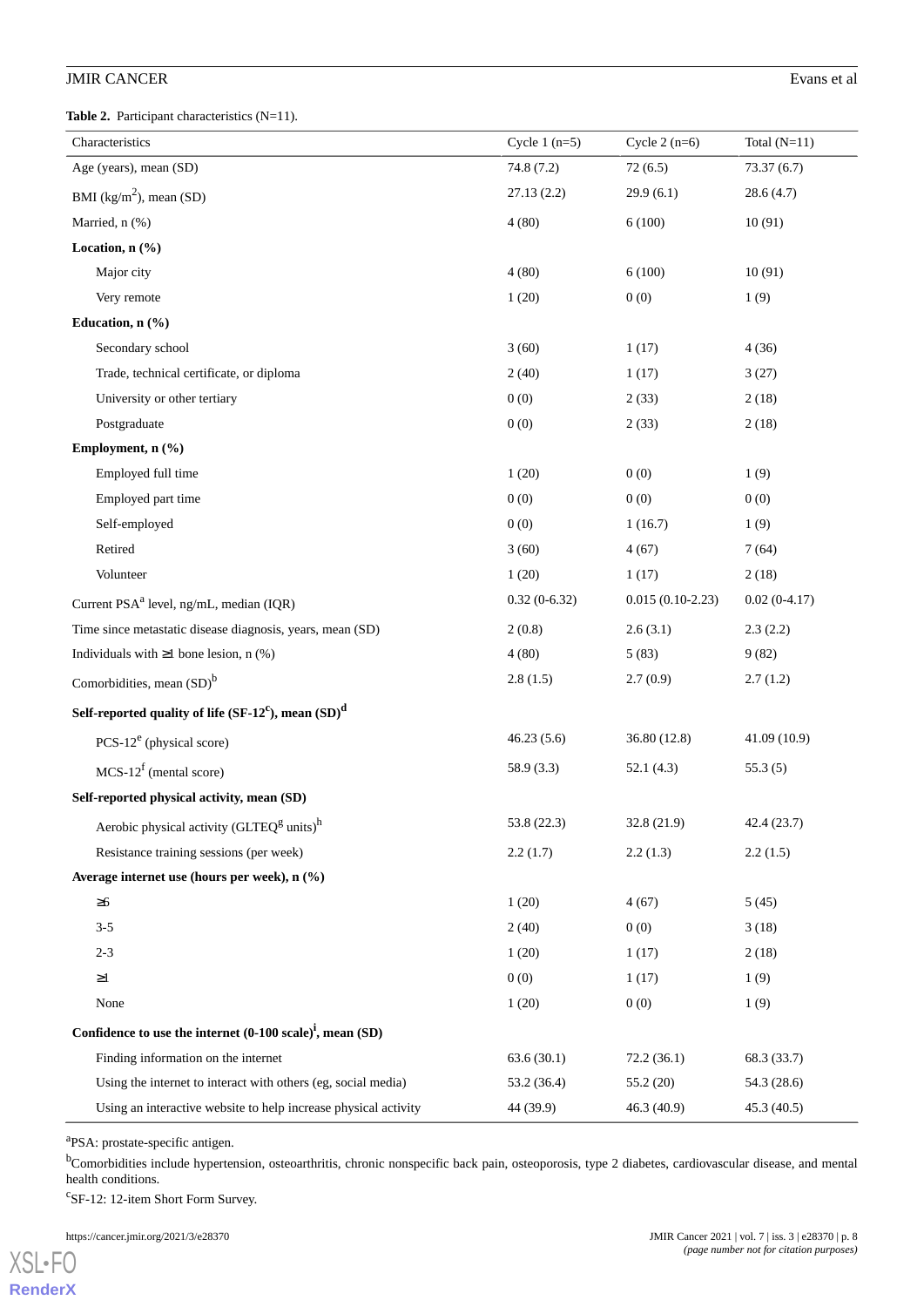<sup>d</sup>Scores range from 0 to 100, where 0 implies the lowest level of quality of life, and 100 indicates the highest level of quality of life.

e<br>PCS-12: Physical Component Score.

<sup>f</sup>MCS-12: Mental Component Score.

<sup>g</sup>GLTEQ: Godin Leisure-Time Exercise Questionnaire.

h<br>Self-reported physical activity level from the Godin Leisure-Time Exercise Questionnaire. Physical activity score (units) = strenuous (9 METs × times/week) + moderate (5 METs × times/week) + light (3 METs × times/week). One metabolic equivalent (MET) is the amount of oxygen consumed while sitting at rest and is equal to 3.5 mL of oxygen per kg body weight  $\times$  minutes [[26](#page-16-12)].

<sup>i</sup>Confidence in using the internet scored on a scale from 0 to 100 (0=not confident at all, 100=extremely confident).

#### **Usability**

#### *Overview*

There was an increase in the usability score from 60 (SD 2.9) to 69.6 (SD 2.2) out of 100 between cycle 1 and cycle 2, indicating that the changes suggested by the participants increased the usability to *slightly above average* (based on industry standards) [\[31\]](#page-16-17). Qualitative feedback regarding usability is summarized below. A list of changes made to the website

based on user feedback is presented in [Multimedia Appendix](#page-15-14) [4.](#page-15-14)

The qualitative usability feedback centered around four themes, as shown in [Figure 3.](#page-10-0) The participants discussed the need for simplicity in the website design and suggested that the function should trump looks, that the design needs to account for those with lower computer literacy, and that the terminology should be simplified but not come across as patronizing. They also observed that efforts to reduce information overload are required.

<span id="page-10-0"></span>Figure 3. Coding structure derived from thematic analysis.



#### *Theme 1: Function Over Looks*

The participants (5/11, 45%) reported that esthetics were not as important as the functionality of a website:" It is not very ornate, but I think the simplicity is helpful because it gives you the specifics, and it's not offensive in any way." [ID 03, aged 78 years, <1 year after diagnosis]. Of the 11 participants, 2 (18%) reported that this desire was linked to their gender:

*I didn't need it to look more pretty, I don't care about that...a lot of males in my age group wouldn't be all that worried about that either.* [ID 07, aged 72 years, 3 years after diagnosis]

In general, the participants liked that the website was plain but straightforward, and that made the website user friendly.

[XSL](http://www.w3.org/Style/XSL)•FO **[RenderX](http://www.renderx.com/)**

#### *Theme 2: Access for All, Not Just the Computer Literate*

Of the 11 participants, 3 (27%) believed that aspects of the website were not designed for individuals with lower literacy levels:

*You are 80% simple, but I still looked at it and went ehhhh...it was a bit daunting.* [ID 11, aged 65 years, 1 year after diagnosis]

Questionnaires used to tailor content and the website navigation videos should be further simplified. Of the 11 participants, 3 (27%) could not get the videos to play, and 5 (45%) found that the introduction videos moved through information too quickly. Of the 11 participants, 1 (9%) man with low computer literacy could not complete the think-aloud protocol without support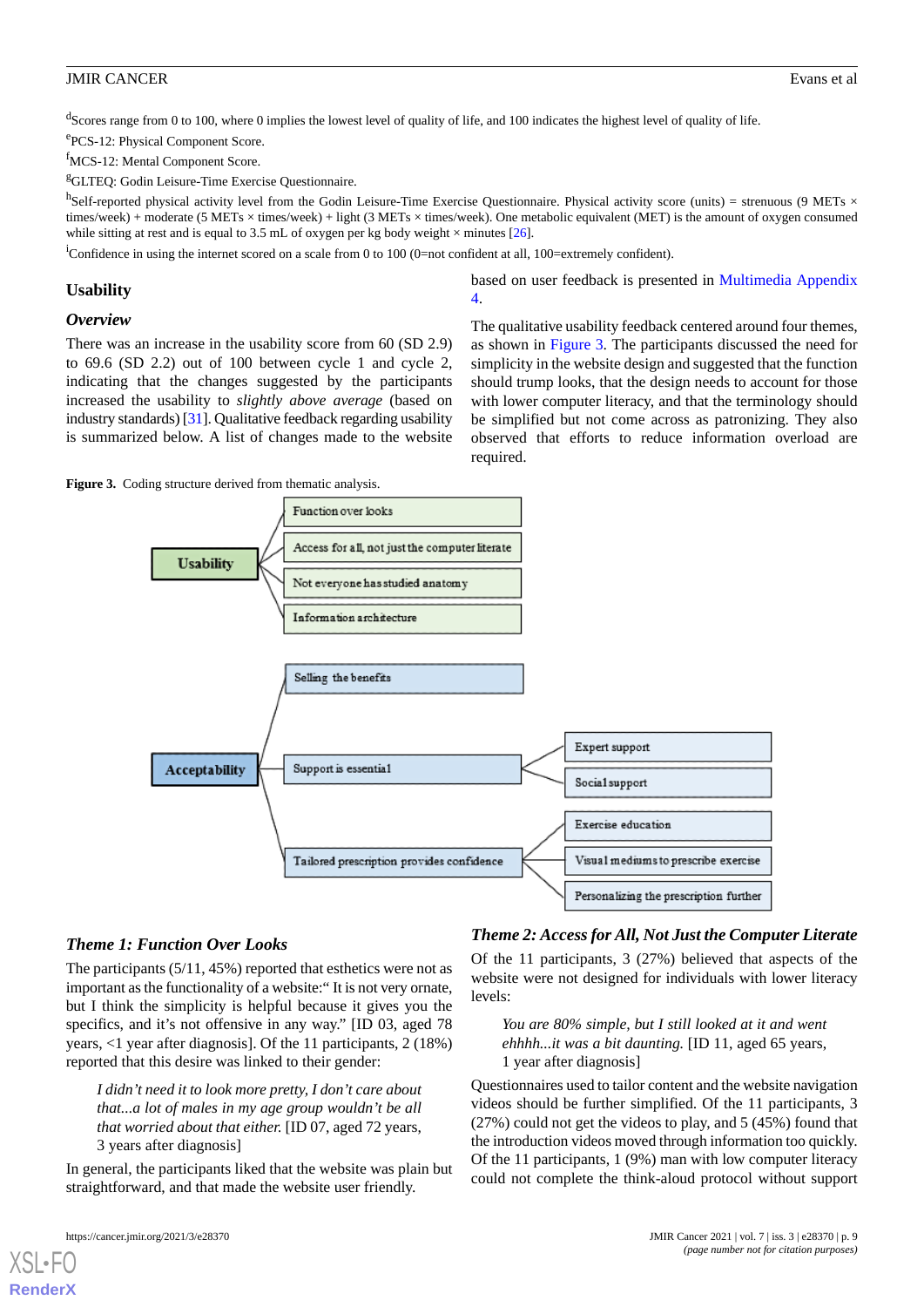and preferred an option where information could be printed for him:

*I'm very unfamiliar with them [computers]. If you wrote it all on a piece of paper, then it would be easy, but it's not like that.* [ID 02, aged 82 years, 4 years after diagnosis]

In addition, another participant suggested that the use of closed captions would increase usability for individuals with hearing concerns.

#### *Theme 3: Not Everyone Has Studied Anatomy*

The participants also desired more lay language in the health education provided. The use of medical terminology hampered usability in this population: "The explanations need to be for someone like me who hasn't done anatomy." [ID 06, aged 73 years, 1 year after diagnosis]. Of the 11 participants, 5 (45%) men questioned words such as androgen deprivation therapy, neutrophils, and hypertrophy. Information should be presented in laymen's language without being patronizing. Of the 11 participants, 1 (9%) suggested that terminology is still useful but could be linked to a quick and easy definition: "Where we have terminology, put in there so if the person hovers their mouse or their stylus over the word, then the definition would pop up?" [ID 07, aged 72 years, 3 years after diagnosis].

#### *Theme 4: Information Architecture*

The flexible modular design was seen as clear and user friendly by 55% (6/11) of the participants. The modules reduced the content into smaller bite-sized chunks and allowed simple navigation: "I like the way it is modulised, so I can come into it any time and examine any part of it, then go away and come back and do another module later." [ID 09, aged 78 years, 6 years after diagnosis]. Most of the men (8/11, 73%) appreciated the flexible nature, where they could read the information that was most meaningful to them.

<span id="page-11-0"></span>Furthermore, the use of computer tailoring was a standout for many of the participants (5/11, 45%) because it reduced the amount of content within the website:

*I thought the way it was designed to cater for individual people instead of a one-size-fits-all...That*

| was a standout I thought. [ID 01, aged 74 years, 8 |  |  |
|----------------------------------------------------|--|--|
| years after diagnosis                              |  |  |

However, of the 11 participants, 4 (36%) still felt that the website was very content dense and that modules and associated tailoring questions could be condensed or split. Furthermore, of the 11 participants, 1 (9%) believed that introducing the website and providing examples of how the website can be used may improve usability:

*Introducing the options of how to use the website at the outset, either sequentially or dipping in where appropriate. Going through the whole thing end to end, that's fairly daunting because of the amount of information.* [ID 08, aged 64 years, 2 years after diagnosis]

#### **Acceptability**

#### *Overview*

Overall, the participants'perceptions of the website were largely positive across both cycles ([Table 3\)](#page-11-0). Of note, the participants were in strong agreement that they would be happy to recommend the website to a friend with the same diagnosis (11/11, 100% reporting agree or strongly agree). The lowest score revolved around the ease of understanding of the information presented. A list of changes made to the *ExerciseGuide* intervention based on user feedback is presented in [Multimedia Appendix 5](#page-15-15) [[35\]](#page-16-21).

Each item was scored on a 5-point Likert scale ranging from 1 (strongly disagree) to 5 (strongly agree). The overall acceptability score was the sum of the scores from all 6 questions. The total overall acceptability mean score for cycle 1 was 24.2 (SD 1.1) and cycle 2 was 26.3 (SD 2.1). The combined mean score was 25.4 (SD 2).

The participants' qualitative feedback centered around the factors that they believed would improve the website ([Figure](#page-10-0) [3\)](#page-10-0). More strongly, selling the benefits of exercise was deemed important, as was support from both experts and those close to the participants. Finally, confidence in completing the exercises safely and effectively was also noted.

| Acceptability item                                                                   |          | Cycle 1 $(n=5)$ , mean (SD) Cycle 2 $(n=6)$ , mean (SD) | Total $(N=11)$ , mean $(SD)$ |
|--------------------------------------------------------------------------------------|----------|---------------------------------------------------------|------------------------------|
| The information provided to me on the website was interesting.                       | 4(0)     | 4.33(0.5)                                               | 4.2(0.4)                     |
| The information provided to me on the website was credible.                          | 4(0)     | 4.5(0.5)                                                | 4.2(0.5)                     |
| The information provided to me on the website was easy to un-<br>derstand.           | 3.6(0.9) | 4.2(0.4)                                                | 3.9(0.7)                     |
| The information provided to the website was relevant to me per- $(4)(0)$<br>sonally. |          | 4.33(0.52)                                              | 4.2(0.4)                     |
| I would recommend the website to a friend with the same diagno-<br>sis as me.        | 4.4(0.6) | 4.7(0.5)                                                | 4.6(0.5)                     |
| The website seems like it was written for someone like me in<br>mind.                | 4.2(0.8) | 4.3(0.5)                                                | 4.3(0.7)                     |

Table 3. Website acceptability ratings (N=11).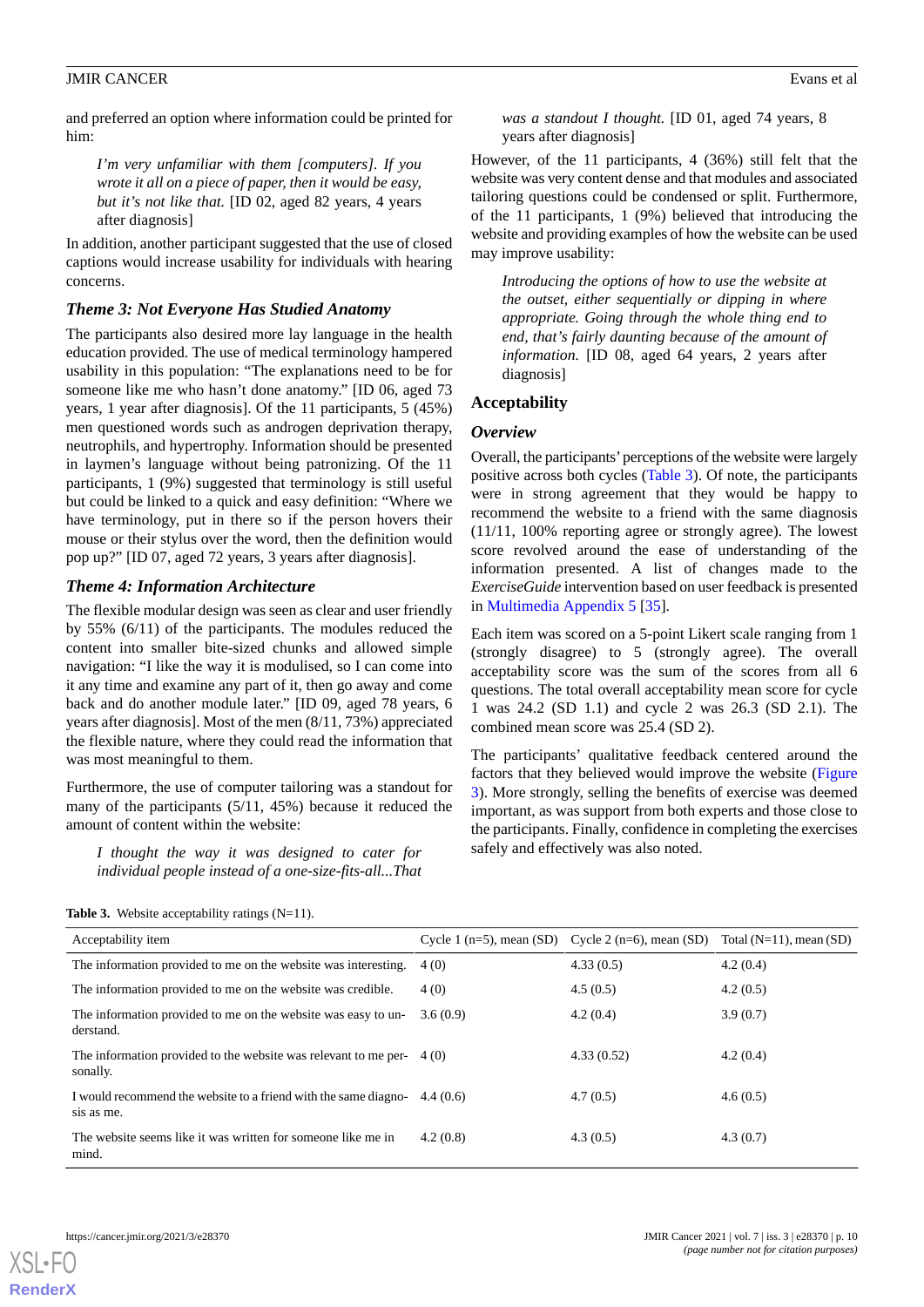#### *Theme 1: Selling the Benefits*

Of the 11 participants, 3 (27%) noted the importance of exercise, and 2 (18%) believed that there was not enough emphasis on explaining the benefits of exercise:

*You need to sell the story. Explain the research behind it, that it's not a myth. That there is lots of evidence with prostate cancer, that Australia is leading the field.* [ID 08, aged 64 years, 2 years after diagnosis]

Another participant believed that the website should sell the benefits of exercise as soon as possible, rather than just addressing the benefits in one module that may not be accessed:

*The home page doesn't explain enough...you are trying to sell an idea to a person who is going to say fuey, I don't need that...you are selling the concept.* [ID 04, aged 63 years, <1 year after diagnosis]

#### *Theme 2: Support Is Essential*

Support by experts, family, and friends emerged as an important aspect of the intervention to improve adherence to an exercise program and help guide the website's use.

#### **Expert Support**

Expert support was highlighted as a method of support deemed valuable by 36% (4/11) of the participants. Having access to an expert may increase confidence in the exercises prescribed because the participants could ask questions about the website, have exercises modified, identify exercise barriers and facilitators, and receive external motivation:

*It would be good to have a backup, some actually contacting the person saying how's it going, did you like the exercises? You know...just to be a buddy.* [ID 07, aged 72 years, 3 years after diagnosis]

The desired regularity of contact varied between weekly and monthly interactions, and video conferencing, phone calls, and emails were all acceptable. Of the 11 participants, 2 (18%) noted that the support would only be useful if it were personalized rather than automated.

#### **Social Support**

A supportive social environment was reported as the other possible facilitator to intervention adherence: "The real attraction about going out [to exercise with friends] is to stop midway through for a coffee and a chat, and I think that makes a big thing*.*" [ID 01, aged 74 years, 8 years after diagnosis]. Of the 11 participants, 2 (18%) believed that encouraging participants to develop, reconnect, or enhance social support structures such as family or friends to prompt and support exercise adherence would be effective.

#### *Theme 3: Tailored Prescription Provides Confidence*

The participants discussed a lack of confidence in exercising because they were unsure of what exercises were safe and effective. Supplying tailored prostate cancer–specific exercise information, which could be modified to suit the participant, was highlighted as a way to increase confidence.

#### **Exercise Education**

There was an appreciation that the website provided tailored prostate cancer–specific information: "I understand that it is good to exercise, but I haven't had a definition of how much to do, and this may give me that information, which will be good." [ID 03, 78 years old, newly diagnosed]. In general, the multimodal exercise program was positively received by all participants: "They [the exercises] were within my abilities but there again, with the different therabands, it's probably going to be suitable for a big range of people." [ID 01, aged 74 years, 8 years after diagnosis]*.* Of the 11 participants, 3 (27%) wanted additional options of aerobic activity, rather than just walking or cycling, and 2 (18%) requested a tailored stretching program.

#### **Visual Mediums to Prescribe Exercise**

Video-based exercise prescription was seen as an appropriate and useful medium by all participants. In general, the participants typically used the on-demand videos rather than the written instructions:

*The videos were great. The presenter was well spoken, you could hear what he was saying. They were crisp and clear. Easy to follow. Easy to backtrack.* [ID 04, aged 63 years, newly diagnosed]

Of the 11 participants, 9 (82%) reported feeling confident in completing the exercises without additional support after watching the videos, and 4 (36%) were comfortable returning to the videos as often as needed to ensure that their technique was correct. Of the 11 participants, 1 (9%) noted that the exercise trainer could have more readily explained what muscles should be focused on and explain why the exercise would be useful from a functional perspective:

*The trainer could have explained what muscles he was using. That way, the person knows why he is doing that exercise; they are not just a sheep following a thing...He did on some, but he needed to acknowledge why.* [ID 07, aged 72 years, 3 years after diagnosis]

There was a perception that many men may overload themselves when exercising, which may lead to an increased risk of injury (2/11, 18%). Providing simple ways to monitor their exercise intensity was highlighted and may reduce the risk of injury in this population:

*I think that this [rate of perceived exertion information] is really important. Sweeping generalization comes up, but men tend to push themselves slightly harder than they should. They are competing with themselves, and that can lead to injury.* [ID 06, aged 73 years, 1 year after diagnosis]

#### **Personalizing the Prescription Further**

Multiple participants (7/11, 64%) provided further information to support individual autoregulation. Of the 11 participants, 4 (36%) discussed techniques to increase or decrease their exercise intensity to suit how they feel on the day, and 1 (9%) noted that not all participants wanted to make progress regarding their exercise intensity. Maintenance of strength and aerobic fitness are noteworthy goals, especially for those who do not enjoy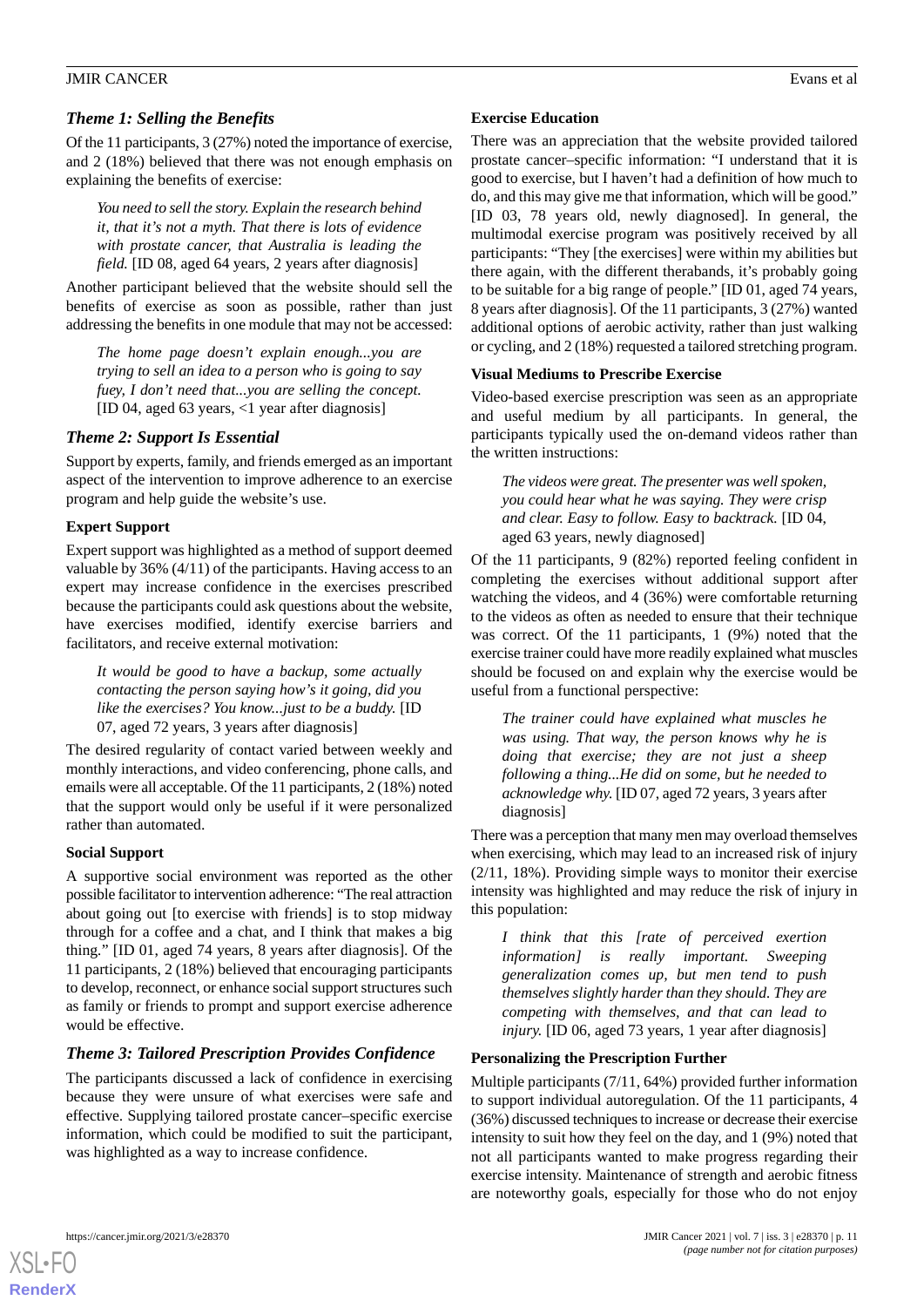exercise. Tailoring messages to avoid pushing individuals into making progress regarding their exercise intensity may improve adherence:

*Once you get to a fitness level that suits you, why push it. Where here is it's saying you need to make it harder to challenge yourself...I don't think we need to challenge ourselves. I think it is just a challenge just to exercise for some people.* [ID 04, aged 63 years, <1 year after diagnosis]

Finally, 27% (3/11) of the men found that the program needed to include modifications to suit those already doing some form of exercise to reduce confusion and possible overload. As long as safety concerns have been addressed, the *ExerciseGuide* program should sit within an individual's exercise schedule, rather than completely changing it.

#### *Safety-Movement Screening*

The website prescribed 6.6 (SD 1.5) exercises per participant on average. A total of 18 of the possible 25 exercises available were prescribed. No exercises were removed for safety reasons, as judged by the participant or by a supervising exercise physiologist. The participants reported a mean rate of perceived exertion score of 6.2 (SD 1.2) and a mean verbally reported pain score of 0.2 (SD 0.3) (possible range 0-10). Of the 11 participants, 2 (18%) reported a pain level of 3-4 out of 10 on 3 different exercises (single leg lift, seated knee extension, and seated march). On both accounts, the pain was linked to previous knee injuries and was not recorded as bone pain. Pain resolved once the movement ceased.

Overall, no exercises were deemed unsatisfactory, with all meeting the cutoff point for safety defined as a rating of *satisfactory* or *good,* as demonstrated in [Multimedia Appendix](#page-15-16) [6.](#page-15-16) Only reviewer 2 scored 1 exercise as unsatisfactory (seated triceps extension). However, it is noteworthy that the intraclass correlation coefficients for the combined item scores demonstrated very low interrater reliability among the assessors  $(0-0.592)$ .

When viewing the mean scores of the individual items within each exercise, it was clear that overall, participants set up satisfactorily (3.6, SD 0.3 out of 4). Of the 11 participants, only 2 (18%) set up in an unsatisfactory manner: 1 in the seated row and 1 in the incline push-up. On average, the participants could complete the movements in a slow, controlled manner (3.8, SD 0.2 out of 4) as directed. However, it was notable in the triceps extension and bicep curl exercises that the individuals did not satisfactorily maintain appropriate elbow positions that would isolate the target muscle groups, increasing loads around the thoracic region. In addition, in the lower body exercises that required resisted knee flexion and extension, the individuals did not satisfactorily maintain their torso vertical, which may lead to additional strain through the anterior hip and lumbar spine.

## *Discussion*

#### **Principal Findings**

This is the first study to examine the acceptability, usability, and safety aspects of a web-based exercise intervention tailored directly for individuals with metastatic prostate cancer. Overall, the participants found the tailored intervention acceptable and a user-friendly method of delivering credible health-based education, exercise prescription, and behavioral change advice. This is in line with previous studies in older adults with localized prostate cancer [[14\]](#page-16-0).

The participants were more interested in functionality than esthetics. This is in accordance with the Technology Acceptance Model, which posits that use is determined by the perceived ease of use and usefulness of technology [\[36](#page-16-22)]. Alterations made after the first cycle, including increased text size (from 12 point to 15 point), greater format consistency, and education to upskill users in website use, mirror existing eHealth recommendations [[37\]](#page-16-23).

The use of computer tailoring within the *ExerciseGuide* intervention was viewed as a strength by the participants. Older adults have been reported to have difficulty filtering out useful information from generalized text because of changes in working memory [[38\]](#page-17-0). Tailoring information ensures personal relevance, individualized exercise prescription, and limitation of superfluous information [\[39](#page-17-1)]. Notably, additional tailoring occurred after the first iterative cycle, with the aim of increasing the personalization of exercise and reducing the amount of content. An improvement in both relevance and ease of understanding the scores was achieved in cycle 2. However, the use of questionnaires within each module to collate tailoring information still has some limitations. Ghalibaf et al [\[40](#page-17-2)] reported decreased usability and acceptability because participants find providing the system with information time consuming. Further research is needed to determine other user-friendly and accurate methods of information collection.

There was disagreement among the participants regarding the use of medical terminology within the intervention. Previous studies corroborate the viewpoint of several of the participants who deemed simplified language to be important for usability [[41,](#page-17-3)[42\]](#page-17-4). However, other participants in this study appreciated the use of medical descriptions. As such, if medical terminology is used, it should be clearly explained, thus providing a chance to improve the health literacy of participants.

Most of the participants emphasized the need for multiple avenues of personalized expert support throughout the *ExerciseGuide* intervention to ensure higher levels of uptake, adherence, and safety. Haberlin et al [\[43](#page-17-5)] reported a need for on-site exercise prescription and behavioral change support at the start of a physical activity eHealth intervention. However, the participants in this study were comfortable with remote telehealth technology such as teleconferencing (otherwise known as real-time video counseling), phone conferencing, email, and instant messaging as vehicles of support from health professionals. It is theorized that the injection of this type of technology into home-based exercise prescription can increase

```
XSL•FO
RenderX
```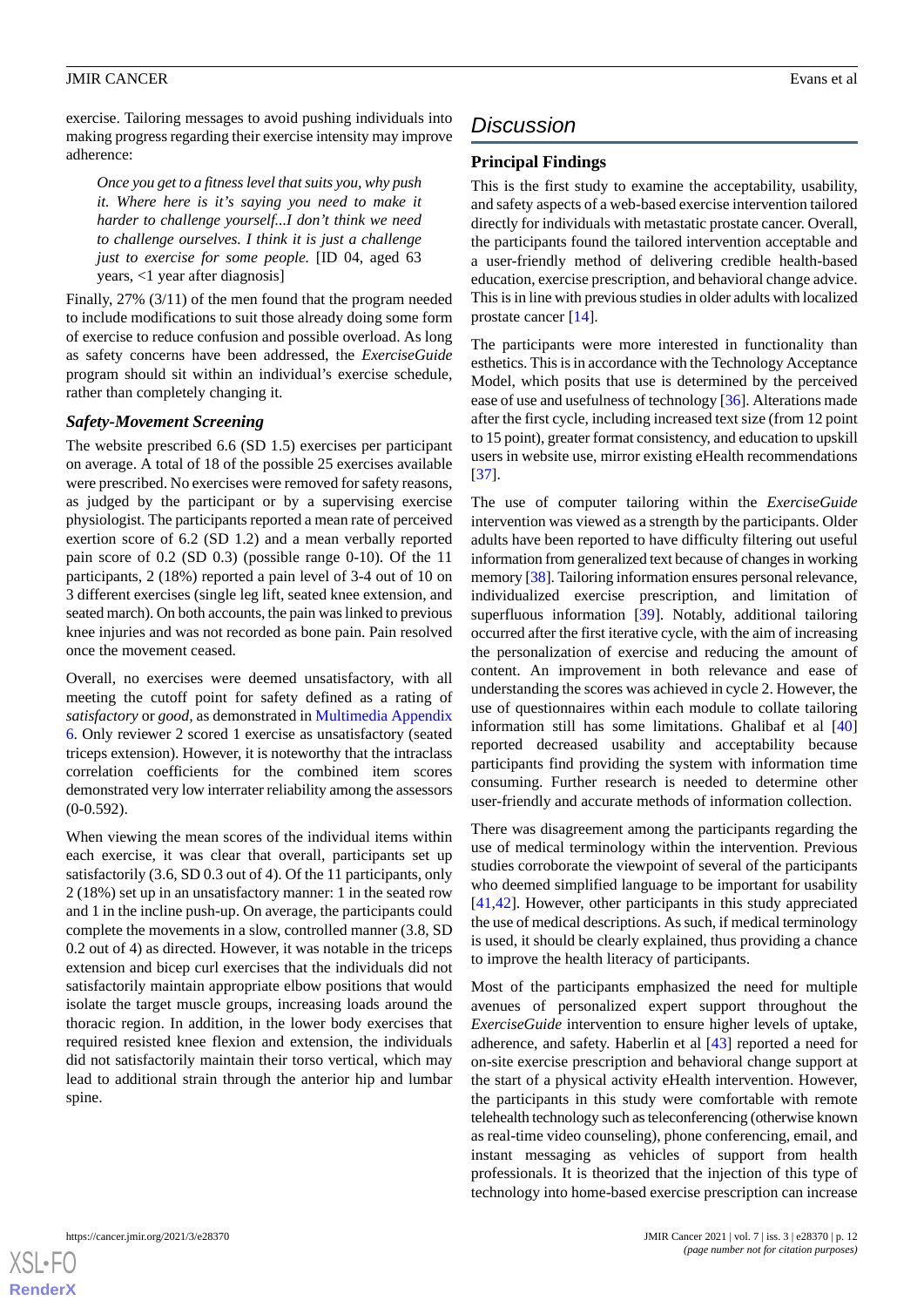supervision and improve the participant–health professional relationship while still being a cost-effective and accessible intervention [\[44](#page-17-6),[45\]](#page-17-7). Interestingly, Byaruhanga et al [\[46](#page-17-8)] reported that real-time video counseling could enhance physical activity behaviors in clinical populations compared with usual care. However, other telehealth tools (eg, email and SMS) also have benefits such as accessibility, satisfaction, and comfort [[47\]](#page-17-9). Further research is still needed to explore the efficacy of different types of technology for exercise prescription and support in this population and others.

The computer-tailored resistance exercise prescription was effective at prescribing clinically recommended exercises to the patients in this study. The participants reported finding the resistance exercise demonstration videos easy to follow and could replicate them to at least a satisfactory level, as judged by the novel movement screen. However, the movement screen analysis indicated that when prescribing distance-based exercise programs to individuals with metastatic prostate cancer, exercise professionals should focus on body positioning to allow greater isolation of the targeted muscles and reduce the mechanical load on bone lesions. Highlighting proper positioning by emphasizing the important cues in the video, explaining why isolation is important, and encouraging visual cues (ie, mirrors) are all methods that could be beneficial.

#### **Strengths and Limitations**

A strength of this evaluation was the emphasis on user-centered assessment and the novel approach to appraising exercise prescription safety within a tailored web-based intervention. However, this study should be evaluated within its limitations. Overall, the sample population consisted of Caucasian, English-speaking men with a relatively high level of exercise

activity and internet experience and may not reflect the full range of user experiences. Second, the methodology did not include safety testing for aerobic exercise because of resource constraints, and the interclass correlation for the movement screening tool was very low. Third, the study recruited a small number of participants. The sample size is typical for usability testing, and the researchers felt that data saturation for the qualitative components was achieved. However, it is possible that a greater range of feedback would have been captured in a larger sample. Finally, the sample website did not contain all the behavioral change and other educational content planned for the full website. The authors felt that the participants would experience the main components of the abridged website's design and content.

#### **Conclusions**

This preliminary study exemplifies how evidence-based theory and the target users' input can facilitate the development of a web-based exercise intervention to meet the needs and preferences of this population. On account of the iterative nature of this study, numerous issues were identified and resolved. A prominent finding was the request for distance-based personalized support as an addition to the intervention in the form of video conferencing, phone conferencing, or SMS. Overall, the design and content within *ExerciseGuide* were viewed as acceptable and user friendly. The resistance training algorithms were shown to provide appropriate content safely, and users could replicate the exercise technique unaided to a satisfactory level. This study will be used to further refine the *ExerciseGuide* website. The next phase of testing will be conducted to determine the feasibility and preliminary efficacy of the tool [[35\]](#page-16-21).

#### **Acknowledgments**

The authors thank the consumers from the Australian New Zealand Urogenital and Prostate Cancer Trials Group and Freemasons Centre for Male Health & Wellbeing for input into the web-based tool and to inform the development of the tool.

This trial was funded by the Australian New Zealand Urogenital and Prostate Cancer Trials Group through a below-the-belt research grant. HELE is funded by a Commonwealth Research Training Program scholarship and the Freemasons Centre for Men's Health. CES was supported by a National Health and Medical Research Council Early Career Researcher Fellowship (ID 1090517) and is currently supported by a Victorian Cancer Agency Mid-Career Fellowship (MCRF19028). The funding bodies had no role in the study design, analysis, or creation of the manuscript.

#### **Authors' Contributions**

<span id="page-14-0"></span>CES, CCF, DAG, RUN, CV, SC, ADV, GW, GK, and NB collaborated to design the study and the successful grant application. All authors contributed to the study protocol. HELE and CCF adapted the exercise prescription work by DAG and RUN into computer algorithms. HELE and CES drafted the manuscript, and all authors contributed to reviewing the draft manuscript.

#### **Conflicts of Interest**

<span id="page-14-1"></span>None declared.

#### **Multimedia Appendix 1**

Think-aloud test instructions. [[DOCX File , 16 KB](https://jmir.org/api/download?alt_name=cancer_v7i3e28370_app1.docx&filename=168a2e20c312ba4395ed1c8e7be46ebc.docx)-[Multimedia Appendix 1\]](https://jmir.org/api/download?alt_name=cancer_v7i3e28370_app1.docx&filename=168a2e20c312ba4395ed1c8e7be46ebc.docx)

#### **Multimedia Appendix 2**

Movement screening proforma.

https://cancer.jmir.org/2021/3/e28370 JMIR Cancer 2021 | vol. 7 | iss. 3 | e28370 | p. 13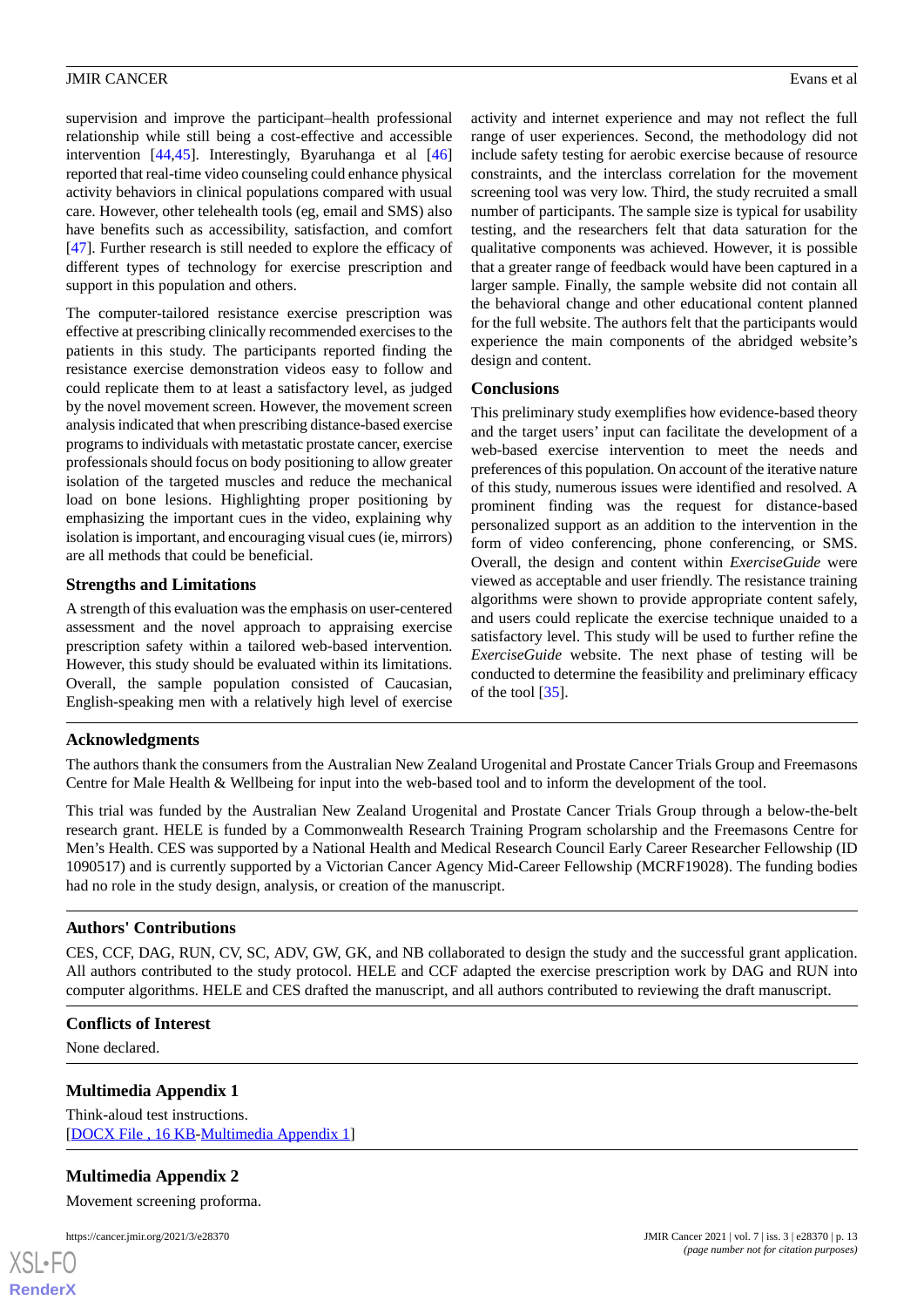[[DOCX File , 53 KB](https://jmir.org/api/download?alt_name=cancer_v7i3e28370_app2.docx&filename=d20a0ff96768c63fa738a43f6a63f666.docx)-[Multimedia Appendix 2\]](https://jmir.org/api/download?alt_name=cancer_v7i3e28370_app2.docx&filename=d20a0ff96768c63fa738a43f6a63f666.docx)

### <span id="page-15-13"></span>**Multimedia Appendix 3**

Semistructured interview guide. [[DOCX File , 15 KB](https://jmir.org/api/download?alt_name=cancer_v7i3e28370_app3.docx&filename=9aeaa97a9e0486273bf19346eba1d9d0.docx)-[Multimedia Appendix 3\]](https://jmir.org/api/download?alt_name=cancer_v7i3e28370_app3.docx&filename=9aeaa97a9e0486273bf19346eba1d9d0.docx)

### <span id="page-15-14"></span>**Multimedia Appendix 4**

<span id="page-15-15"></span>Think-aloud modifications. [[DOCX File , 16 KB](https://jmir.org/api/download?alt_name=cancer_v7i3e28370_app4.docx&filename=2e6b05d74723058b18dd65297a2e7f40.docx)-[Multimedia Appendix 4\]](https://jmir.org/api/download?alt_name=cancer_v7i3e28370_app4.docx&filename=2e6b05d74723058b18dd65297a2e7f40.docx)

### **Multimedia Appendix 5**

<span id="page-15-16"></span><italic>ExerciseGuide</italic> intervention-specific changes pre- and postusability study. [[DOCX File , 21 KB](https://jmir.org/api/download?alt_name=cancer_v7i3e28370_app5.docx&filename=013f3ef1671a0d48ded9632e0cda887c.docx)-[Multimedia Appendix 5\]](https://jmir.org/api/download?alt_name=cancer_v7i3e28370_app5.docx&filename=013f3ef1671a0d48ded9632e0cda887c.docx)

### **Multimedia Appendix 6**

Movement screening scores and intraclass correlation to estimate interrater reliability. [[DOCX File , 19 KB](https://jmir.org/api/download?alt_name=cancer_v7i3e28370_app6.docx&filename=dc03530fb01b7405d9c1de5d9fc0c814.docx)-[Multimedia Appendix 6\]](https://jmir.org/api/download?alt_name=cancer_v7i3e28370_app6.docx&filename=dc03530fb01b7405d9c1de5d9fc0c814.docx)

#### <span id="page-15-1"></span><span id="page-15-0"></span>**References**

- <span id="page-15-2"></span>1. Cancer Data in Australia. Australian Institute of Health and Welfare. 2021. URL: [https://www.aihw.gov.au/reports/cancer/](https://www.aihw.gov.au/reports/cancer/cancer-data-in-australia/contents/summary) [cancer-data-in-australia/contents/summary](https://www.aihw.gov.au/reports/cancer/cancer-data-in-australia/contents/summary) [accessed 2021-01-04]
- <span id="page-15-3"></span>2. Prostate Cancer in Australia. Australian Institute of Health and Welfare. 2017. URL: [https://www.aihw.gov.au/reports/](https://www.aihw.gov.au/reports/cancer/prostate-cancer-in-australia/contents/table-of-contents) [cancer/prostate-cancer-in-australia/contents/table-of-contents](https://www.aihw.gov.au/reports/cancer/prostate-cancer-in-australia/contents/table-of-contents) [accessed 2021-05-05]
- 3. Litwin MS, Tan H. The diagnosis and treatment of prostate cancer: a review. J Am Med Assoc 2017 Jun 27;317(24):2532-2542. [doi: [10.1001/jama.2017.7248](http://dx.doi.org/10.1001/jama.2017.7248)] [Medline: [28655021\]](http://www.ncbi.nlm.nih.gov/entrez/query.fcgi?cmd=Retrieve&db=PubMed&list_uids=28655021&dopt=Abstract)
- <span id="page-15-5"></span><span id="page-15-4"></span>4. Chambers SK, Hyde MK, Laurie K, Legg M, Frydenberg M, Davis ID, et al. Experiences of Australian men diagnosed with advanced prostate cancer: a qualitative study. BMJ Open 2018 Feb 17;8(2):e019917 [\[FREE Full text\]](https://bmjopen.bmj.com/lookup/pmidlookup?view=long&pmid=29455168) [doi: [10.1136/bmjopen-2017-019917\]](http://dx.doi.org/10.1136/bmjopen-2017-019917) [Medline: [29455168](http://www.ncbi.nlm.nih.gov/entrez/query.fcgi?cmd=Retrieve&db=PubMed&list_uids=29455168&dopt=Abstract)]
- <span id="page-15-6"></span>5. Hart NH, Galvão DA, Newton RU. Exercise medicine for advanced prostate cancer. Curr Opin Support Palliat Care 2017 Sep;11(3):247-257. [doi: [10.1097/SPC.0000000000000276](http://dx.doi.org/10.1097/SPC.0000000000000276)] [Medline: [28562375\]](http://www.ncbi.nlm.nih.gov/entrez/query.fcgi?cmd=Retrieve&db=PubMed&list_uids=28562375&dopt=Abstract)
- 6. Galvão DA, Taaffe DR, Spry N, Cormie P, Joseph D, Chambers SK, et al. Exercise preserves physical function in prostate cancer patients with bone metastases. Med Sci Sports Exerc 2018 Mar;50(3):393-399 [\[FREE Full text](http://europepmc.org/abstract/MED/29036016)] [doi: [10.1249/MSS.0000000000001454](http://dx.doi.org/10.1249/MSS.0000000000001454)] [Medline: [29036016](http://www.ncbi.nlm.nih.gov/entrez/query.fcgi?cmd=Retrieve&db=PubMed&list_uids=29036016&dopt=Abstract)]
- <span id="page-15-8"></span><span id="page-15-7"></span>7. Cormie P, Newton RU, Spry N, Joseph D, Taaffe DR, Galvão DA. Safety and efficacy of resistance exercise in prostate cancer patients with bone metastases. Prostate Cancer Prostatic Dis 2013 Dec;16(4):328-335. [doi: [10.1038/pcan.2013.22](http://dx.doi.org/10.1038/pcan.2013.22)] [Medline: [23917308](http://www.ncbi.nlm.nih.gov/entrez/query.fcgi?cmd=Retrieve&db=PubMed&list_uids=23917308&dopt=Abstract)]
- <span id="page-15-9"></span>8. Hayes SC, Newton RU, Spence RR, Galvão DA. The exercise and sports science Australia position statement: exercise medicine in cancer management. J Sci Med Sport 2019 Nov; 22(11): 1175-1199 [\[FREE Full text\]](https://linkinghub.elsevier.com/retrieve/pii/S1440-2440(18)31270-2) [doi: [10.1016/j.jsams.2019.05.003](http://dx.doi.org/10.1016/j.jsams.2019.05.003)] [Medline: [31277921](http://www.ncbi.nlm.nih.gov/entrez/query.fcgi?cmd=Retrieve&db=PubMed&list_uids=31277921&dopt=Abstract)]
- <span id="page-15-10"></span>9. Mina DS, Petrella A, Currie KL, Bietola K, Alibhai SM, Trachtenberg J, et al. Enablers and barriers in delivery of a cancer exercise program: the Canadian experience. Curr Oncol 2015 Dec;22(6):374-384 [[FREE Full text](https://www.mdpi.com/resolver?pii=conc-22-374)] [doi: [10.3747/co.22.2650\]](http://dx.doi.org/10.3747/co.22.2650) [Medline: [26715869](http://www.ncbi.nlm.nih.gov/entrez/query.fcgi?cmd=Retrieve&db=PubMed&list_uids=26715869&dopt=Abstract)]
- <span id="page-15-11"></span>10. Sheill G, Guinan E, Neill LO, Hevey D, Hussey J. The views of patients with metastatic prostate cancer towards physical activity: a qualitative exploration. Support Care Cancer 2018 Jun;26(6):1747-1754. [doi: [10.1007/s00520-017-4008-x](http://dx.doi.org/10.1007/s00520-017-4008-x)] [Medline: [29243168](http://www.ncbi.nlm.nih.gov/entrez/query.fcgi?cmd=Retrieve&db=PubMed&list_uids=29243168&dopt=Abstract)]
- <span id="page-15-12"></span>11. Brown M, Murphy M, McDermott L, McAneney H, O'Sullivan JM, Jain S, et al. Exercise for advanced prostate cancer: a multicomponent, feasibility, trial protocol for men with metastatic castrate-resistant prostate cancer (EXACT). Pilot Feasibility Stud 2019;5:102 [[FREE Full text\]](https://pilotfeasibilitystudies.biomedcentral.com/articles/10.1186/s40814-019-0486-6) [doi: [10.1186/s40814-019-0486-6](http://dx.doi.org/10.1186/s40814-019-0486-6)] [Medline: [31428443](http://www.ncbi.nlm.nih.gov/entrez/query.fcgi?cmd=Retrieve&db=PubMed&list_uids=31428443&dopt=Abstract)]
- 12. Golsteijn RH, Bolman C, Peels DA, Volders E, de Vries H, Lechner L. A web-based and print-based computer-tailored physical activity intervention for prostate and colorectal cancer survivors: a comparison of user characteristics and intervention use. J Med Internet Res 2017 Aug 23;19(8):e298 [[FREE Full text](https://www.jmir.org/2017/8/e298/)] [doi: [10.2196/jmir.7838](http://dx.doi.org/10.2196/jmir.7838)] [Medline: [28835353](http://www.ncbi.nlm.nih.gov/entrez/query.fcgi?cmd=Retrieve&db=PubMed&list_uids=28835353&dopt=Abstract)]
- 13. Trinh L, Arbour-Nicitopoulos KP, Sabiston CM, Berry SR, Loblaw A, Alibhai SM, et al. RiseTx: testing the feasibility of a web application for reducing sedentary behavior among prostate cancer survivors receiving androgen deprivation therapy. Int J Behav Nutr Phys Act 2018 Jun 7;15(1):49 [\[FREE Full text\]](https://ijbnpa.biomedcentral.com/articles/10.1186/s12966-018-0686-0) [doi: [10.1186/s12966-018-0686-0\]](http://dx.doi.org/10.1186/s12966-018-0686-0) [Medline: [29880049](http://www.ncbi.nlm.nih.gov/entrez/query.fcgi?cmd=Retrieve&db=PubMed&list_uids=29880049&dopt=Abstract)]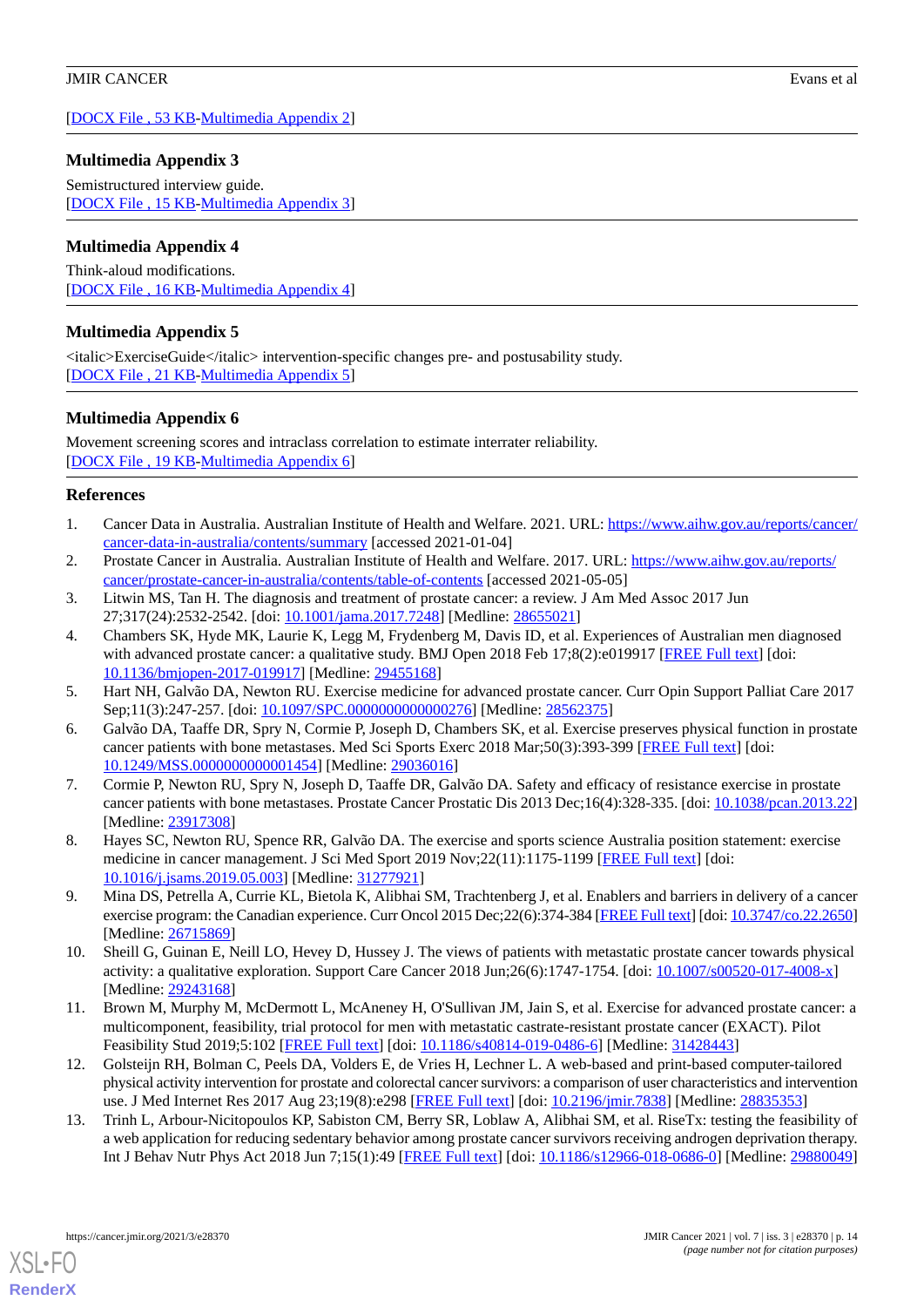- <span id="page-16-0"></span>14. Kenfield SA, van Blarigan EL, Ameli N, Lavaki E, Cedars B, Paciorek AT, et al. Feasibility, acceptability, and behavioral outcomes from a technology-enhanced behavioral change intervention (prostate 8): a pilot randomized controlled trial in men with prostate cancer. Eur Urol 2019 Jun;75(6):950-958. [doi: [10.1016/j.eururo.2018.12.040\]](http://dx.doi.org/10.1016/j.eururo.2018.12.040) [Medline: [30638635](http://www.ncbi.nlm.nih.gov/entrez/query.fcgi?cmd=Retrieve&db=PubMed&list_uids=30638635&dopt=Abstract)]
- <span id="page-16-1"></span>15. Newton RU, Kenfield SA, Hart NH, Chan JM, Courneya KS, Catto J, et al. Intense exercise for survival among men with metastatic castrate-resistant prostate cancer (INTERVAL-GAP4): a multicentre, randomised, controlled phase III study protocol. BMJ Open 2018 May 14;8(5):e022899 [\[FREE Full text](https://bmjopen.bmj.com/lookup/pmidlookup?view=long&pmid=29764892)] [doi: [10.1136/bmjopen-2018-022899](http://dx.doi.org/10.1136/bmjopen-2018-022899)] [Medline: [29764892\]](http://www.ncbi.nlm.nih.gov/entrez/query.fcgi?cmd=Retrieve&db=PubMed&list_uids=29764892&dopt=Abstract)
- <span id="page-16-2"></span>16. Perski O, Blandford A, West R, Michie S. Conceptualising engagement with digital behaviour change interventions: a systematic review using principles from critical interpretive synthesis. Transl Behav Med 2017 Jun;7(2):254-267 [[FREE](http://europepmc.org/abstract/MED/27966189) [Full text\]](http://europepmc.org/abstract/MED/27966189) [doi: [10.1007/s13142-016-0453-1](http://dx.doi.org/10.1007/s13142-016-0453-1)] [Medline: [27966189](http://www.ncbi.nlm.nih.gov/entrez/query.fcgi?cmd=Retrieve&db=PubMed&list_uids=27966189&dopt=Abstract)]
- <span id="page-16-4"></span><span id="page-16-3"></span>17. Broekhuis M, van Velsen L, Hermens H. Assessing usability of eHealth technology: a comparison of usability benchmarking instruments. Int J Med Inform 2019 Aug;128:24-31. [doi: [10.1016/j.ijmedinf.2019.05.001](http://dx.doi.org/10.1016/j.ijmedinf.2019.05.001)] [Medline: [31160008](http://www.ncbi.nlm.nih.gov/entrez/query.fcgi?cmd=Retrieve&db=PubMed&list_uids=31160008&dopt=Abstract)]
- <span id="page-16-5"></span>18. Perski O, Short CE. Acceptability of digital health interventions: embracing the complexity. Transl Behav Med 2021 May 8. [doi: [10.1093/tbm/ibab048\]](http://dx.doi.org/10.1093/tbm/ibab048) [Medline: [33963864\]](http://www.ncbi.nlm.nih.gov/entrez/query.fcgi?cmd=Retrieve&db=PubMed&list_uids=33963864&dopt=Abstract)
- <span id="page-16-6"></span>19. Sekhon M, Cartwright M, Francis JJ. Acceptability of healthcare interventions: an overview of reviews and development of a theoretical framework. BMC Health Serv Res 2017 Jan 26;17(1):88 [\[FREE Full text\]](https://bmchealthservres.biomedcentral.com/articles/10.1186/s12913-017-2031-8) [doi: [10.1186/s12913-017-2031-8\]](http://dx.doi.org/10.1186/s12913-017-2031-8) [Medline: [28126032](http://www.ncbi.nlm.nih.gov/entrez/query.fcgi?cmd=Retrieve&db=PubMed&list_uids=28126032&dopt=Abstract)]
- <span id="page-16-7"></span>20. Czajkowski SM, Powell LH, Adler N, Naar-King S, Reynolds KD, Hunter CM, et al. From ideas to efficacy: The ORBIT model for developing behavioral treatments for chronic diseases. Health Psychol 2015 Oct;34(10):971-982 [[FREE Full](http://europepmc.org/abstract/MED/25642841) [text](http://europepmc.org/abstract/MED/25642841)] [doi: [10.1037/hea0000161\]](http://dx.doi.org/10.1037/hea0000161) [Medline: [25642841](http://www.ncbi.nlm.nih.gov/entrez/query.fcgi?cmd=Retrieve&db=PubMed&list_uids=25642841&dopt=Abstract)]
- <span id="page-16-8"></span>21. Bartholomew LK, Mullen PD. Five roles for using theory and evidence in the design and testing of behavior change interventions. J Public Health Dent 2011;71(Suppl 1):S20-S33. [doi: [10.1111/j.1752-7325.2011.00223.x](http://dx.doi.org/10.1111/j.1752-7325.2011.00223.x)] [Medline: [21656946](http://www.ncbi.nlm.nih.gov/entrez/query.fcgi?cmd=Retrieve&db=PubMed&list_uids=21656946&dopt=Abstract)]
- <span id="page-16-9"></span>22. Forbes CC, Finlay A, McIntosh M, Siddiquee S, Short CE. A systematic review of the feasibility, acceptability, and efficacy of online supportive care interventions targeting men with a history of prostate cancer. J Cancer Surviv 2019 Feb;13(1):75-96 [[FREE Full text](http://europepmc.org/abstract/MED/30610736)] [doi: [10.1007/s11764-018-0729-1\]](http://dx.doi.org/10.1007/s11764-018-0729-1) [Medline: [30610736](http://www.ncbi.nlm.nih.gov/entrez/query.fcgi?cmd=Retrieve&db=PubMed&list_uids=30610736&dopt=Abstract)]
- <span id="page-16-11"></span><span id="page-16-10"></span>23. Evans HE, Forbes CC, Vandelanotte C, Galvão DA, Newton RU, Wittert G, et al. Examining the priorities, needs and preferences of men with metastatic prostate cancer in designing a personalised ehealth exercise intervention. Int J Behav Med 2021 Aug;28(4):431-443. [doi: [10.1007/s12529-020-09932-2](http://dx.doi.org/10.1007/s12529-020-09932-2)] [Medline: [32968943\]](http://www.ncbi.nlm.nih.gov/entrez/query.fcgi?cmd=Retrieve&db=PubMed&list_uids=32968943&dopt=Abstract)
- 24. Virzi RA. Refining the test phase of usability evaluation: how many subjects is enough? Hum Factors 2016 Nov 23;34(4):457-468. [doi: [10.1177/001872089203400407\]](http://dx.doi.org/10.1177/001872089203400407)
- <span id="page-16-13"></span><span id="page-16-12"></span>25. Zopf EM, Newton RU, Taaffe DR, Spry N, Cormie P, Joseph D, et al. Associations between aerobic exercise levels and physical and mental health outcomes in men with bone metastatic prostate cancer: a cross-sectional investigation. Eur J Cancer Care 2017 Nov;26(6). [doi: [10.1111/ecc.12575](http://dx.doi.org/10.1111/ecc.12575)] [Medline: [27647712\]](http://www.ncbi.nlm.nih.gov/entrez/query.fcgi?cmd=Retrieve&db=PubMed&list_uids=27647712&dopt=Abstract)
- <span id="page-16-14"></span>26. Godin G, Shephard RJ. A simple method to assess exercise behavior in the community. Can J Appl Sport Sci 1985 Sep;10(3):141-146. [Medline: [4053261](http://www.ncbi.nlm.nih.gov/entrez/query.fcgi?cmd=Retrieve&db=PubMed&list_uids=4053261&dopt=Abstract)]
- <span id="page-16-15"></span>27. Bhandari NR, Kathe N, Hayes C, Payakachat N. Reliability and validity of SF-12v2 among adults with self-reported cancer. Res Soc Adm Pharm 2018 Nov;14(11):1080-1084. [doi: [10.1016/j.sapharm.2018.01.007](http://dx.doi.org/10.1016/j.sapharm.2018.01.007)] [Medline: [29366669\]](http://www.ncbi.nlm.nih.gov/entrez/query.fcgi?cmd=Retrieve&db=PubMed&list_uids=29366669&dopt=Abstract)
- <span id="page-16-16"></span>28. Short CE, Rebar A, James EL, Duncan MJ, Courneya KS, Plotnikoff RC, et al. How do different delivery schedules of tailored web-based physical activity advice for breast cancer survivors influence intervention use and efficacy? J Cancer Surviv 2017 Feb;11(1):80-91. [doi: [10.1007/s11764-016-0565-0](http://dx.doi.org/10.1007/s11764-016-0565-0)] [Medline: [27498099\]](http://www.ncbi.nlm.nih.gov/entrez/query.fcgi?cmd=Retrieve&db=PubMed&list_uids=27498099&dopt=Abstract)
- <span id="page-16-18"></span><span id="page-16-17"></span>29. Jaspers MW, Steen T, van den Bos C, Geenen M. The think aloud method: a guide to user interface design. Int J Med Inform 2004 Nov;73(11-12):781-795. [doi: [10.1016/j.ijmedinf.2004.08.003\]](http://dx.doi.org/10.1016/j.ijmedinf.2004.08.003) [Medline: [15491929](http://www.ncbi.nlm.nih.gov/entrez/query.fcgi?cmd=Retrieve&db=PubMed&list_uids=15491929&dopt=Abstract)]
- <span id="page-16-19"></span>30. Kaikkonen A, Kekäläinen A, Cankar M, Kallio T, Kankainen A. Usability testing of mobile applications: a comparison between laboratory and field testing. J Usability Stud 2005;1(1):4-16 [[FREE Full text](https://www.researchgate.net/publication/285747122_Usability_Testing_of_Mobile_Applications_A_Comparison_between_Laboratory_and_Field_Testing)]
- <span id="page-16-20"></span>31. Brooke J. SUS - a quick and dirty usability scale. Usability Eval Ind 1996;189(194):4-7 [[FREE Full text](https://www.researchgate.net/publication/228593520_SUS_A_quick_and_dirty_usability_scale)]
- <span id="page-16-21"></span>32. Lewis JR. The system usability scale: past, present, and future. Int J Human Computer Interact 2018 Mar 30;34(7):577-590. [doi: [10.1080/10447318.2018.1455307](http://dx.doi.org/10.1080/10447318.2018.1455307)]
- 33. Bennett H, Davison K, Arnold J, Martin M, Wood S, Norton K. Reliability of a movement quality assessment tool to guide exercise prescription (MovementScreen). Int J Sports Phys Ther 2019 Jun;14(3):424-435 [[FREE Full text](http://europepmc.org/abstract/MED/31681501)] [doi: [10.26603/ijspt20190424](http://dx.doi.org/10.26603/ijspt20190424)] [Medline: [31681501\]](http://www.ncbi.nlm.nih.gov/entrez/query.fcgi?cmd=Retrieve&db=PubMed&list_uids=31681501&dopt=Abstract)
- <span id="page-16-22"></span>34. Braun V, Clarke V. Using thematic analysis in psychology. Qual Res Psychol 2006 Jan 1;3(2):77-101.
- <span id="page-16-23"></span>35. Evans HE, Forbes CC, Galvão DA, Vandelanotte C, Newton RU, Wittert G, et al. Evaluating a web- and telephone-based personalised exercise intervention for individuals living with metastatic prostate cancer (ExerciseGuide): protocol for a pilot randomised controlled trial. Pilot Feasibility Stud 2021 Jan  $11;7(1):21$  [\[FREE Full text](https://pilotfeasibilitystudies.biomedcentral.com/articles/10.1186/s40814-020-00763-2)] [doi: [10.1186/s40814-020-00763-2\]](http://dx.doi.org/10.1186/s40814-020-00763-2) [Medline: [33431040\]](http://www.ncbi.nlm.nih.gov/entrez/query.fcgi?cmd=Retrieve&db=PubMed&list_uids=33431040&dopt=Abstract)
- 36. Gücin N, Berk Ö. Technology acceptance in health care: an integrative review of predictive factors and intervention programs. Soc Behav Sci 2015 Jun 3;195:1698-1704 [[FREE Full text\]](https://www.sciencedirect.com/science/article/pii/S1877042815037428) [doi: [10.1016/j.sbspro.2015.06.263](http://dx.doi.org/10.1016/j.sbspro.2015.06.263)]
- 37. Berkowsky RW, Czaja SJ. Challenges associated with online health information seeking among older adults. Aging Technol Heal 2018;31:48 [\[FREE Full text\]](https://miami.pure.elsevier.com/en/publications/challenges-associated-with-online-health-information-seeking-amon) [doi: [10.1016/B978-0-12-811272-4.00002-6](http://dx.doi.org/10.1016/B978-0-12-811272-4.00002-6)]